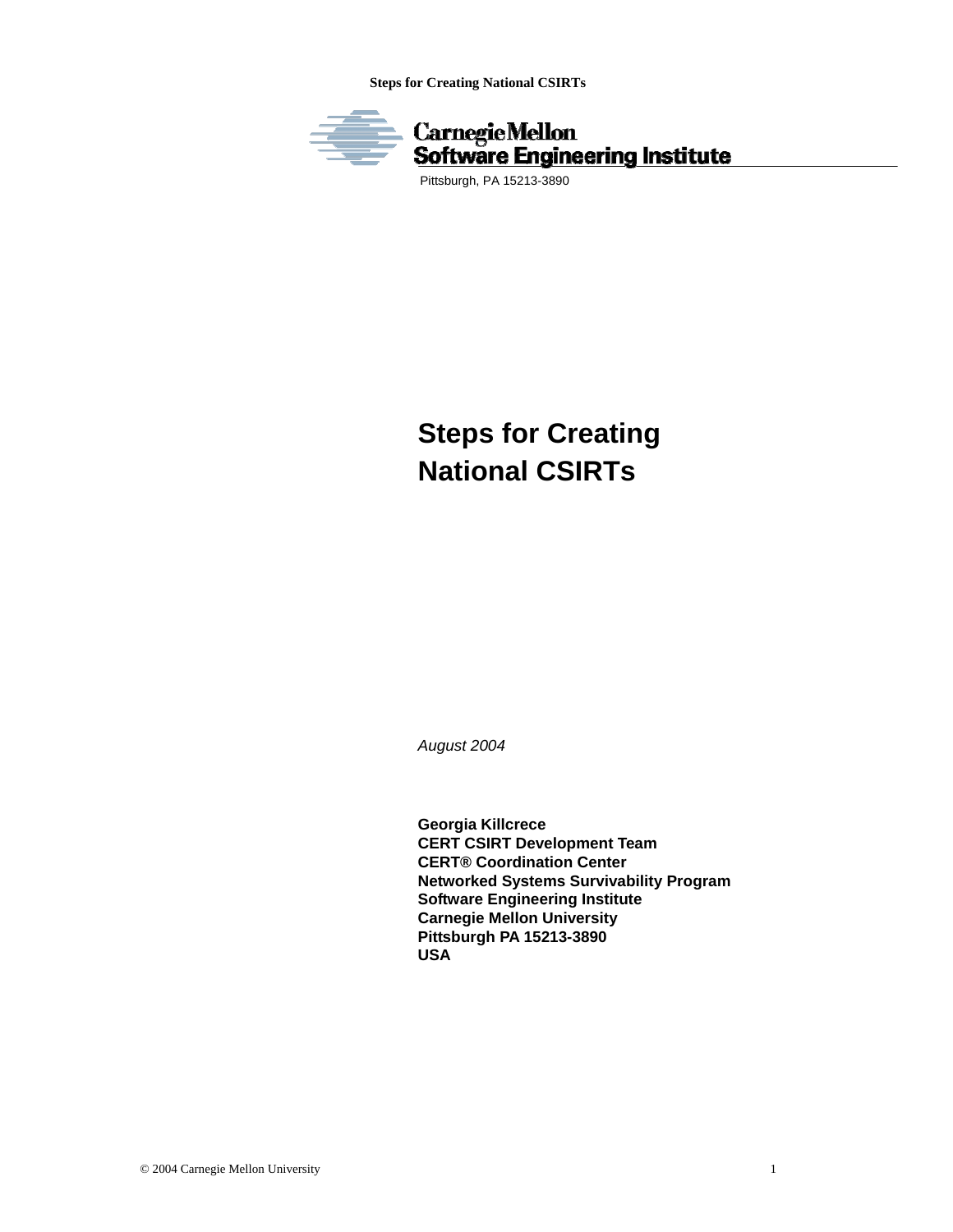## **Acknowledgements**

I would like to extend my personal thanks to Robin Ruefle and Mark Zajicek, my fellow teammates on the CSIRT Development Team, who participated in the development and reviews of this white paper. My thanks also go to Jeffrey Carpenter, Technical Manager of the CERT® Coordination Center, and the Organization of American States, who supported the development of this work.

I would also especially like to express my thanks to colleagues in the CSIRT community who gave of their time to help improve the clarity of the content contained in this document:

- Henk Bronk of the Netherlands GOVCERT.NL
- Cristine Hoepers of the NBSO/Brazilian CERT
- Robert Wayne Mead of the Australian response team, AusCERT
- David Parker and Andrew Powell from the UK National Infrastructure Security Co-ordination Centre, NISCC

Each of my colleagues above has provided thoughtful discussion, insightful comments, and suggestions to further refine the quality of the material. Much of what we know today is based upon the past experiences of the CERT/CC and efforts of many other members of the global CSIRT community. That body of knowledge and their input are much appreciated.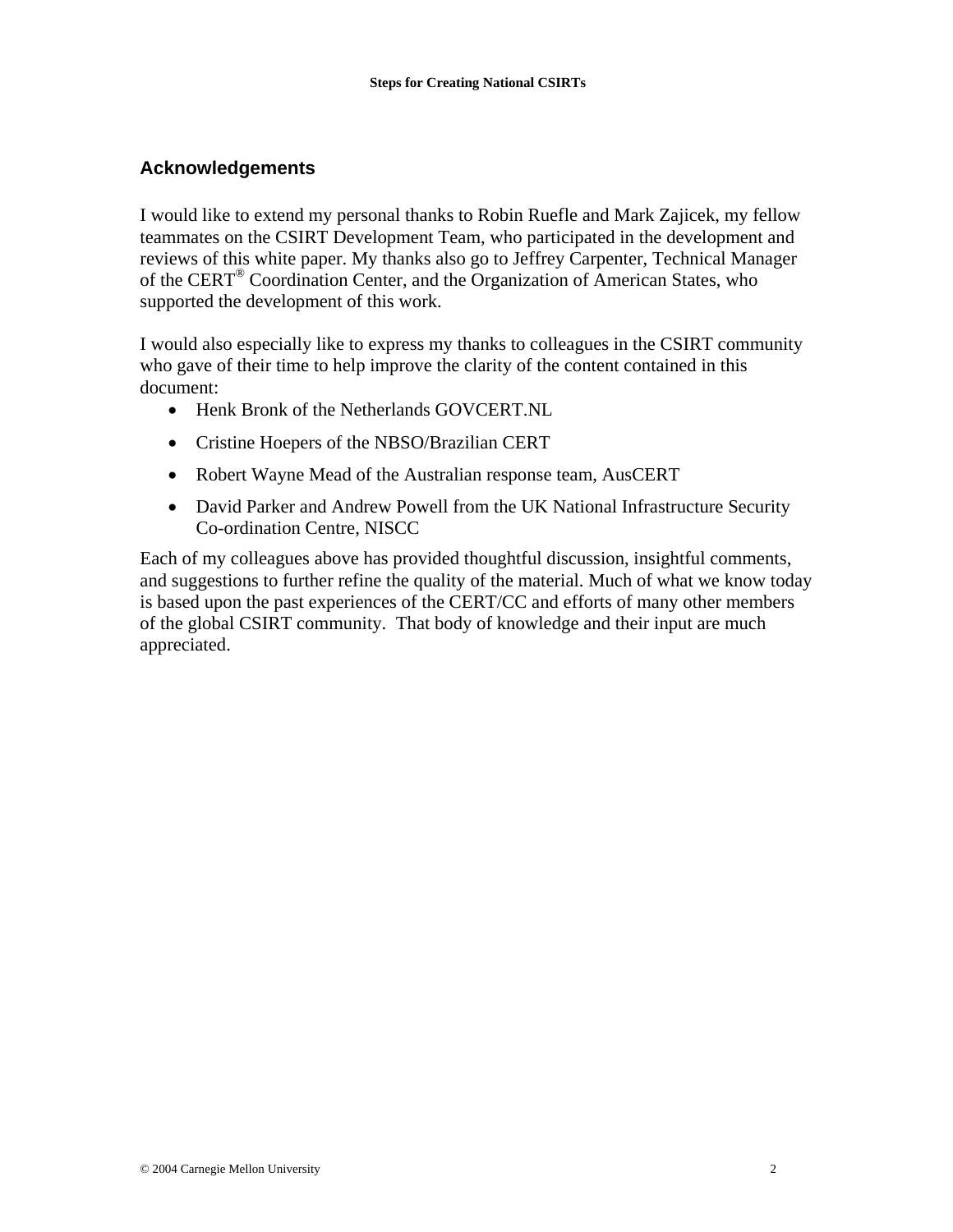## **Purpose of This Document**

This purpose of this document is to provide a high-level description of a Computer Security Incident Response Team (CSIRT), the problems and challenges facing these CSIRTs, and the benefits for developing such a team or response capability at a national level. $^1$ 

The need for action to mobilize the global community and develop national capabilities is clear. When widespread cyber events occur, it is critical that mechanisms are in place to

- effectively detect and identify the activity
- develop mitigation and response strategies
- establish trusted communications channels
- provide early warning to affected populations and constituencies
- notify others within the internet and security communities of potential problems
- effect a coordinated response to the activity
- share data and information about the activity and corresponding response solutions
- track and monitor this information to determine trends and long term remediation strategies

This document also describes the basic steps that can be used for building a CSIRT, the issues and tasks to be addressed when planning and implementing such a team, and the coordination that is needed between such teams to provide effective analysis and response to cybersecurity incidents.

## **Introduction**

Many governments, business enterprises, academic institutions, and individuals are using the dynamic and inter-connected environment of today's networked information systems to improve communications, provide control, protect information, and encourage competitiveness. In many cases, the low cost of communications via the internet is replacing other traditional forms of communications (such as paper-based communications and the telephone). Computers have become such an integral part of business and government that computer-related risks cannot be separated from general business, health, and privacy risks. Valuable government and business assets are now at risk over the internet. For example, customer information may be exposed to intruders. Financial data, intellectual property, and strategic plans may be at risk. The widespread use of databases leaves the privacy of individuals at risk. Increased use of computers in safety-critical applications, including the storage and processing of medical records data, increases the chance that accidents or attacks on computer systems can cost people their lives.

1

<sup>&</sup>lt;sup>1</sup>The CERT Coordination Center and the CSIRT Development Team, who provided much of the impetus for the development and evolution of this body of information to help others create their teams is gratefully acknowledged. In addition, appreciation and thanks are extended to colleagues in the CSIRT community who graciously provided reviews and insight into some of the nuances of language and other national team planning and development issues.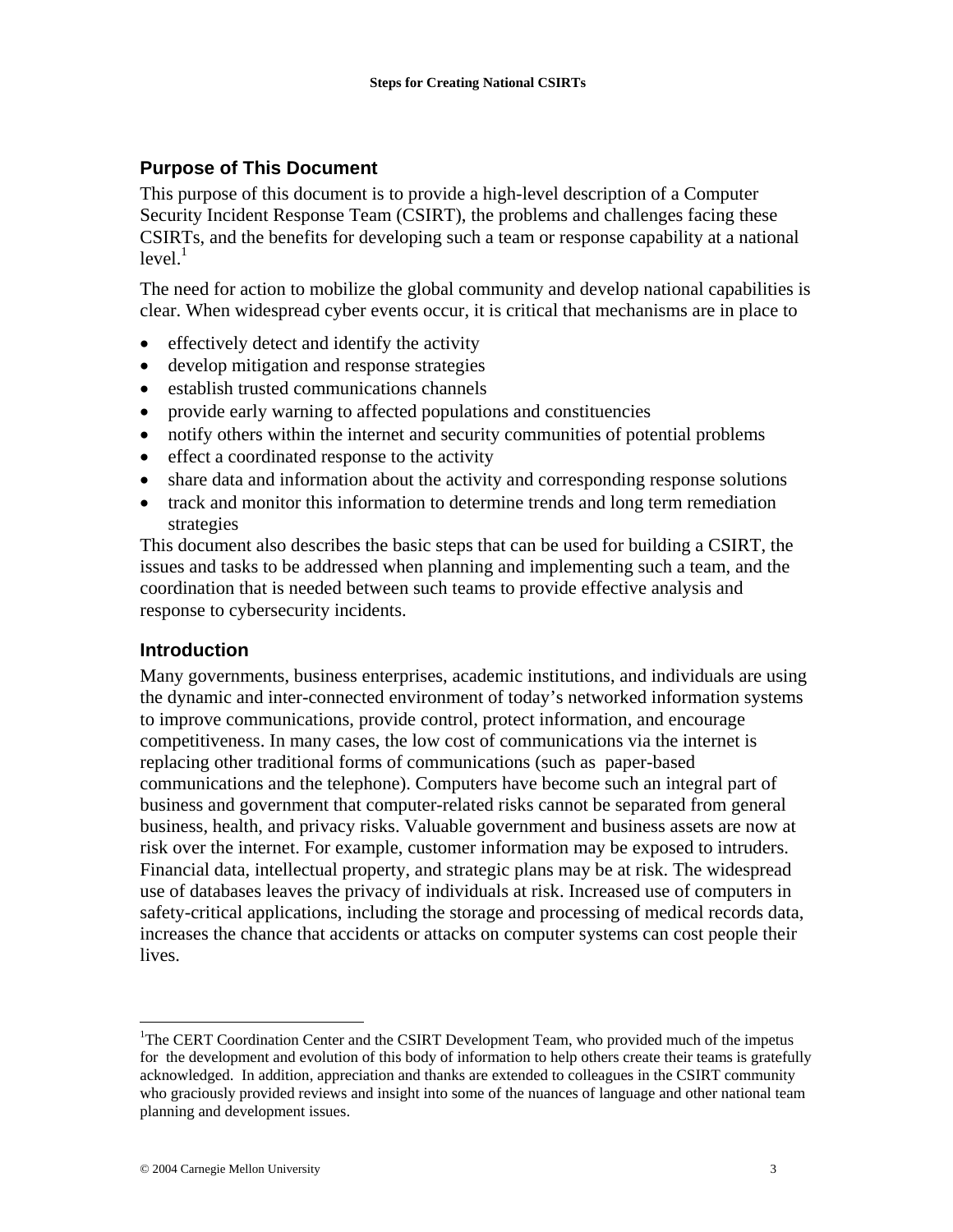The internet itself has become a critical infrastructure<sup>2</sup> that must be protected. It continues to expand<sup>3</sup> and there is a continuing movement towards distributed, clientserver and heterogeneous configurations. As the technology is distributed, it is often the case that the management of the technology is distributed as well.

Our overall reliance on the internet continues to increase. Unfortunately, in this dynamic, distributed, and interconnected environment cyber attacks occur rapidly and can spread across the globe in minutes without regard to borders, geography, or national jurisdiction. As a result, there is a growing need to be able to communicate, coordinate, analyze, and respond to cyber attacks across different business sectors and national borders.

## **Background**

The need for a community of computer security incident response teams was recognized in the late 1980's when the Defense Advanced Research Projects Agency created the Computer Emergency Response Team Coordination Center at Carnegie Mellon University's Software Engineering Institute. Chartered to respond to security events on the internet, the CERT/CC was also chartered to serve as a model for the operation of other response teams and to foster the creation of additional teams, each focused on meeting the needs of a particular constituency. Even then it was clear that the diverse technologies, constituencies, global demographics, and breadth of services needed by these constituencies could not be provided by any single organization. No one team would ever be able to effectively respond to all attacks against computer networks or network connected systems – the problem would become too large, the technical knowledge required too broad, the user constituencies needing help too diverse, and the likelihood of developing universal trust too small. Currently, there is no over-arching infrastructure to globally support a coordinated incident response effort; although there are efforts underway to develop cooperative relationships that support such a capability.

Today there are several hundred CSIRTs serving a variety of commercial, academic, government, military organizations.4 For the most part they are focused on and provide services and support to their defined constituency for the prevention of, handling, and response to cybersecurity incidents. Many of these teams are focused on the technical aspects of cybersecurity incidents and coordinating cross-sector initiatives to solve these incidents. It is important to note that these CSIRTs do not replace existing national and local emergency preparedness, disaster recovery, business continuity or crisis teams, nor do they replace other national policing or intelligence agencies.

1

 $2$  Critical infrastructures are those essential services and support functions that are necessary to ensure operations of a government or economy. They include, for example, telecommunications, critical government information systems, food and water supplies, transportation, power and electric generation, oil and gas production, banking and financial systems, and health and emergency services.

<sup>&</sup>lt;sup>3</sup> The January 2004, the Internet Domain Survey, from ISC, reported 233 million hosts advertised in the domain name service <http://www.isc.org/index.pl?/ops/ds/>.

<sup>4</sup> Appendix A contains a reference map of incident response teams around the world. Many of these teams are members of the Forum of Incident Response and Security Teams, a coalition that brings together a variety of computer security incident response teams from government, commercial, and academic organizations, see <http://www.first.org>.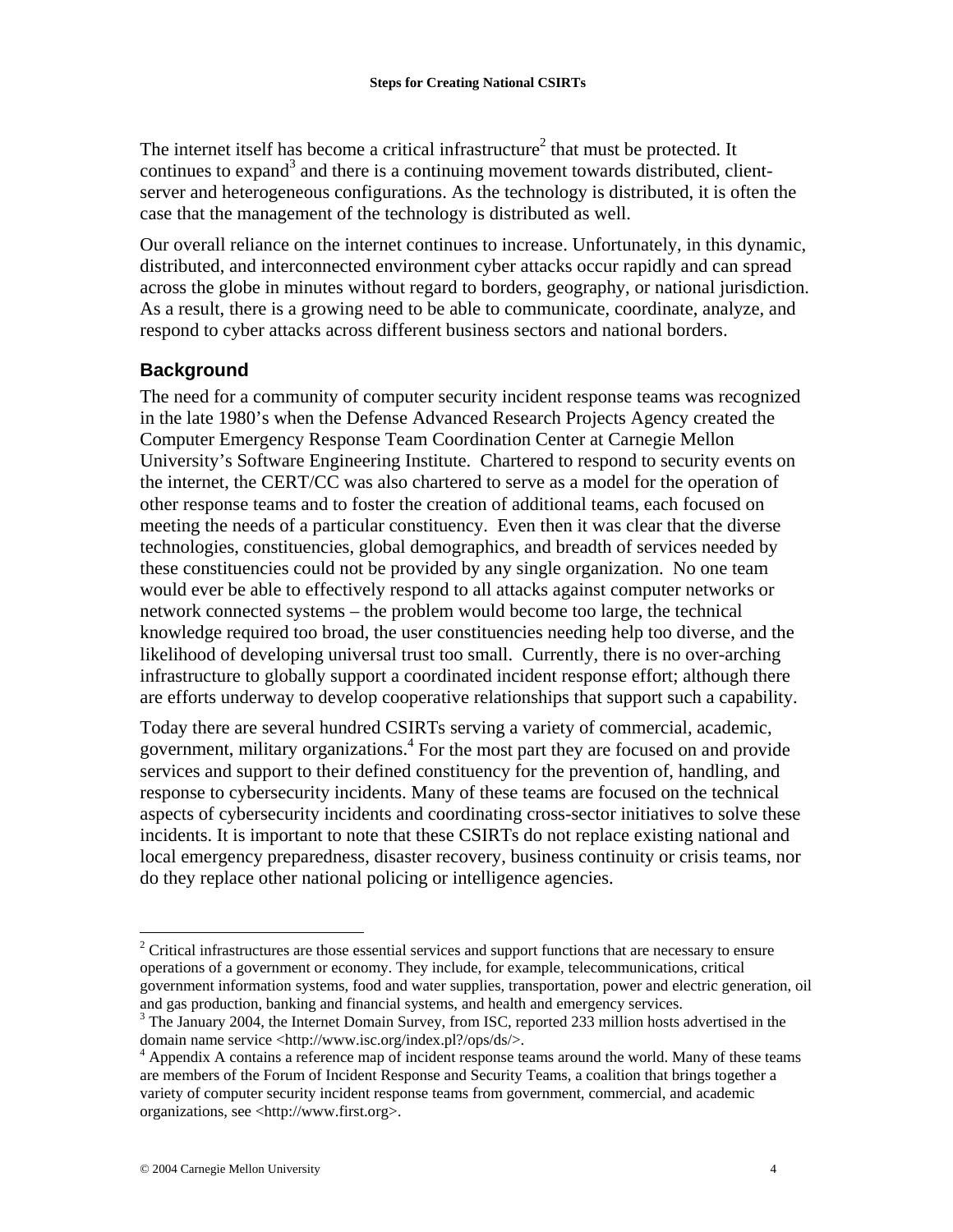They may interact or provide technical expertise to help with law enforcement investigations, intelligence operations, or political activities, but it is not their core CSIRT mission. To the extent that it is appropriate and logical to do so, they can develop relationships with these other entities to facilitate communications when cybersecurity incidents are involved or if there is a need for coordination at a national/country level.

Various national<sup>5</sup> and regional<sup>6</sup> initiatives are being implemented to strategically address the protection of key resources and critical infrastructures, as well as to build a community of CSIRTs. Some of the goals of these national and regional initiatives include

- establishing a national focal point within a country or region to coordinate incident handling activities
- analyzing and synthesizing incident and vulnerability information disseminated by other teams, vendors, and technology experts to provide an assessment for their own constituency and communities
- facilitating communications across a diverse constituency—bringing together multiple sectors (government and military, critical services and infrastructures, commercial, academic, banking and finance, transportation, etc.) to share information and address computer security problems, such as widespread computer security incidents, threats and vulnerabilities.
- developing mechanisms for trusted communications within these communities

In other locations, governments have recognized the need for developing and implementing an incident response capability to address cybersecurity problems—in some cases, government mandates or other regulatory requirements have been established *requiring* these capabilities be created and requiring them to report annually on information security issues (e.g., the U.S. Federal Information Management Act of 2002).<sup>7</sup> Government organizations now understand the importance and challenges in protecting not only their information but the critical infrastructures that support the economies within their borders. They are seeking effective and coordinated approaches to respond to cyber incidents, threats and attacks that can cross public and private sectors. They also recognize the need to facilitate interaction both at the domestic and international levels, and be a focal point for reporting cybersecurity events, coordination, and communications.

A few teams with national responsibilities are also beginning to participate in global "watch and warning" efforts to secure cyberspace.

 $\overline{a}$ 

<sup>&</sup>lt;sup>5</sup>For example, in 2004 The Comprehensive Risk Analysis and Management Network (CRN) published the *International CIIP Handbook 2004*. This handbook provides overviews of the protection strategies for a number of country-level efforts. The full report is available from

<sup>&</sup>lt;http://www.isn.ethz.ch/crn/publications/publications\_crn.cfm?pubid=224>. 6

 $6$  See <http://www.ti.terena.nl/> and <http://www.apng.org/old/archive/wg-charter/apng-apsirc.html>.

 $\frac{7}{1}$  See <http://www.fedcirc.gov/library/legislation/FISMA.html>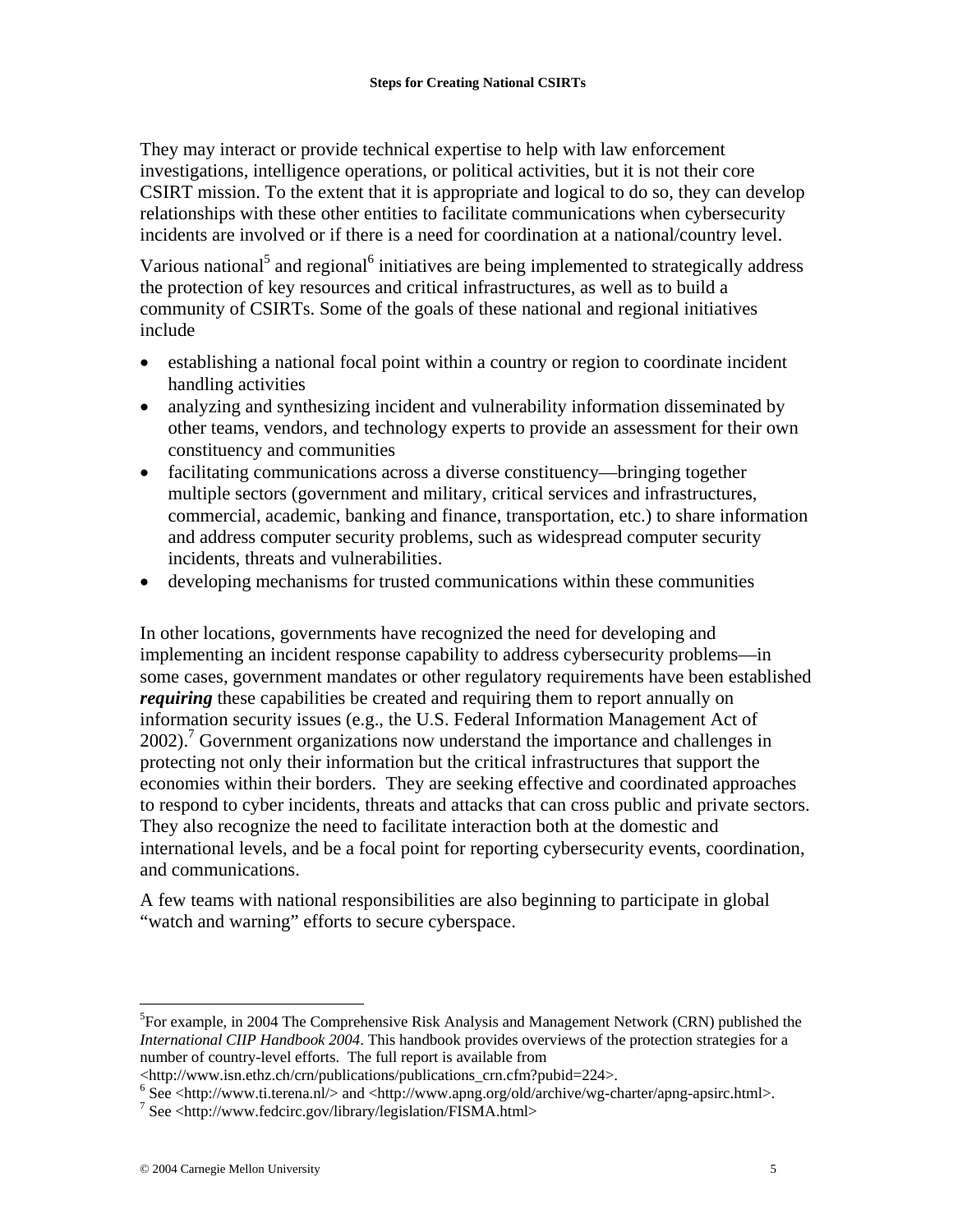

From another perspective, a national-level (or government-sponsored) CSIRT can also serve as the "response team of last resort" – that is, if a cybersecurity incident needs be reported and it is unclear where it should be reported, it can be reported to this national or country-level CSIRT; who will either redirect to the appropriate response team for handling or will provide some minimal level of support.

## **The Problems and Challenges**

A growing number of government, commercial, and educational organizations depend on computers to such an extent that day-to-day operations are significantly hindered when the computers are "down" or inaccessible. Use of the internet enhances the ability of organizations to conduct their activities in a cost-effective and efficient way. But these and other critical infrastructure operators are concerned that their computer systems are vulnerable both to attack and to being used to further attacks on others. In addition, there are still many places where no team exists or where incident response occurs in an *ad hoc* fashion.

The internet is complex and dynamic, but among those connected to the internet there is a lack of adequate knowledge about the network and security—for example, misconfigured or outdated operating systems, vulnerabilities in software, unpatched systems, and a lack of security awareness by individual users provide a rich environment for intruders to exploit. It is easy to exploit the many security holes in the internet and in the software commonly used in conjunction with it; and it is easy to disguise or hide the true origin and identity of the people doing the exploiting. Moreover, the internet is easily accessible to anyone with a computer and a network connection. Individuals and organizations worldwide can reach any point on the network without regard to national or geographic boundaries.

The need for developing a community of educated, trained, knowledgeable, and aware practitioners who understand the risks and issues related to cybersecurity incidents and the threats and attacks from vulnerabilities has never been clearer than it is today.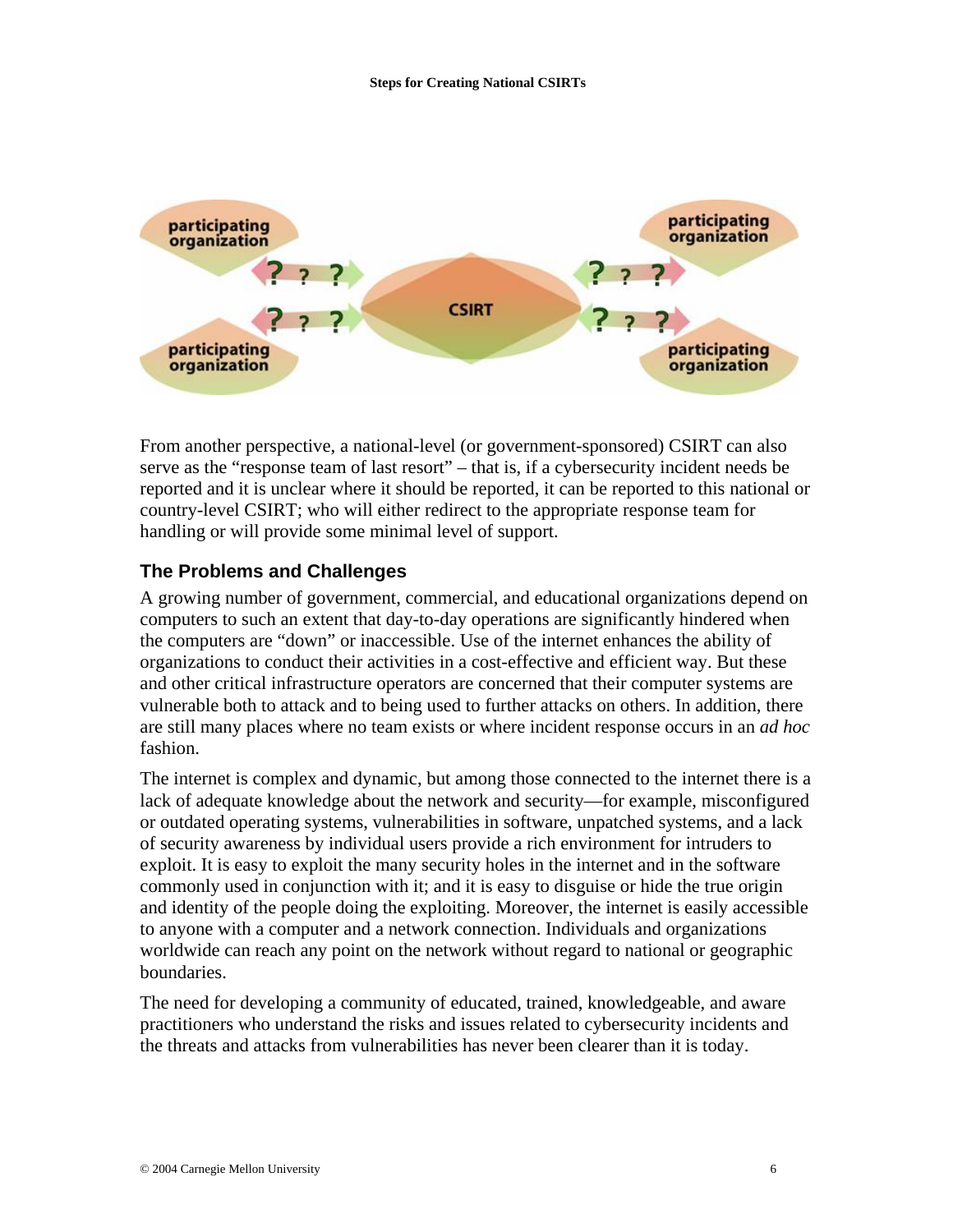## **Benefits National Teams Can Provide**

From a technical security standpoint national teams can

- serve as a trusted point of contact
- develop an infrastructure for coordinating response to computer security incidents within a country or economy, e.g., for incident and threat activity related to any potential national risk(s) to its critical infrastructures, and on any perceived trends regarding future attacks and their precursors
- develop a capability to support incident reporting across a broad spectrum of sectors within a nation's borders
- conduct incident, vulnerability, and artifact analysis and to
	- o disseminate information about reported vulnerabilities and corresponding response strategies
	- o share knowledge and relevant mitigation strategies with appropriate constituents, partners, stakeholders and other trusted collaborators. (This may also include coordination with vendor communities).
- participate in cyber "watch" functions; encourage and promote a community of national and regional teams that share data, research, response strategies, and early warning notifications with each other and with similar points of contact throughout their own critical infrastructures and more broadly beyond their national borders.
- help organizations and institutions within the nation develop their own incident management capabilities (e.g., provide guidance and information for planning and implementing the teams, build relationships and stimulate discussions among and across these government agencies, public/private businesses, or academic organizations). This may also lead to developing baselines and benchmarking methods or evaluating the capabilities of these teams. This might also include a mechanism for certifying or accrediting CSIRT organizations with their country or economy.
- provide language translation services for technical analyses of malicious code and other computer security information from external entities
- make general security best practices and guidance available through publications, web sites, and other methods of communication. (This type of information can include technical guidance for securing host and network configurations, links to other trusted resources and information for implementing secure communications systems, or helping individual users protect their systems.)
- promote or undertake the development of education, awareness and training materials appropriate for a variety of different audiences. Target populations can include system and network administrators, other organizational CSIRTs within the country's borders, policy makers, legal representatives, law enforcement and/or regulatory agencies, and general user populations.
- identify and maintain a list of CSIRT capabilities and points of contact within a country or economy.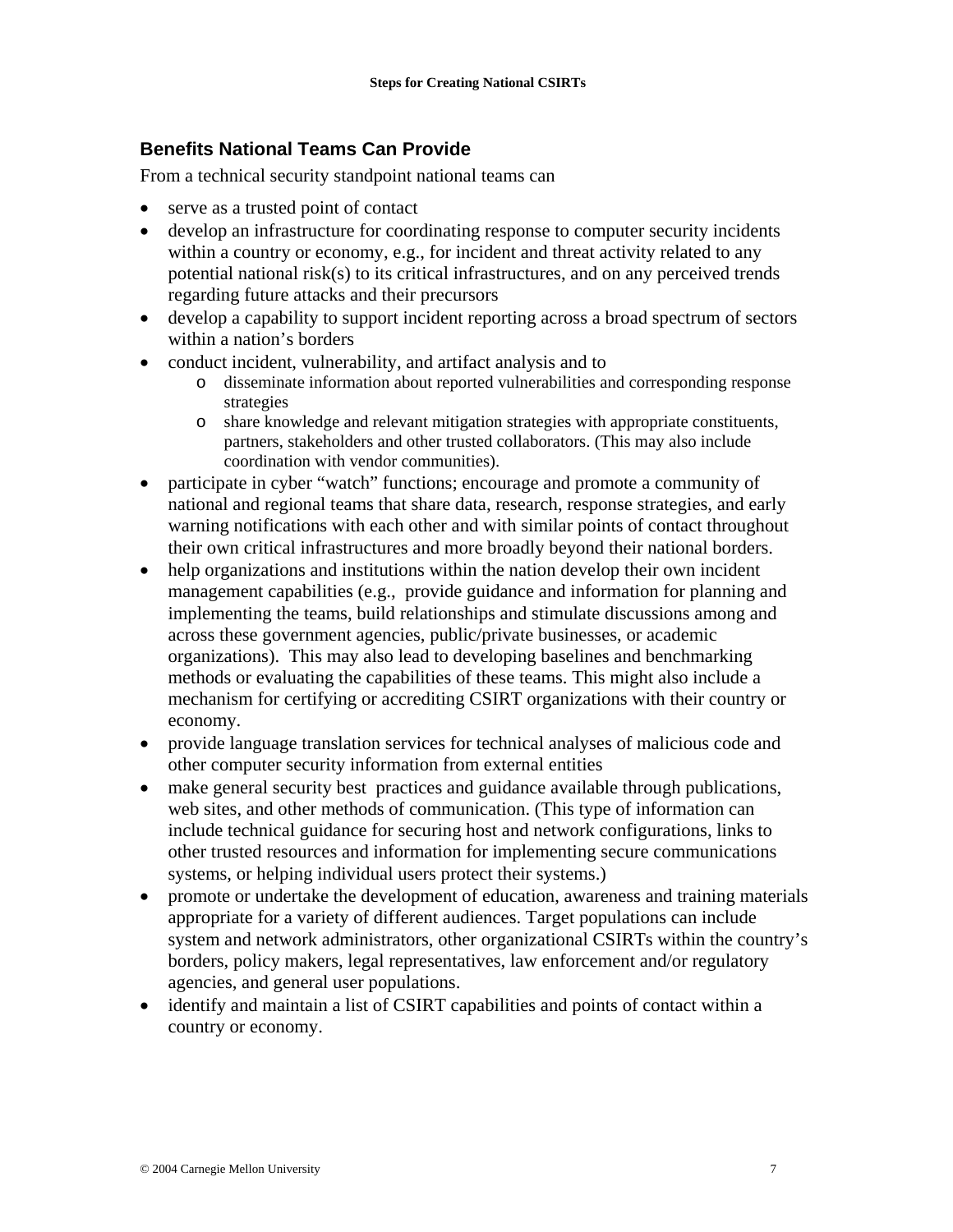In addition to the above, national teams can coordinate with other national-level teams to leverage trusted experts who can provide further technical insight into security incidents and vulnerabilities. Additionally (where local teams typically may not have these capabilities) national-level teams can liaise with other governmental authorities on matters that could affect critical infrastructures or broader national security matters.

Globally, CSIRTs will focus on important key issues, such as developing infrastructures and mechanisms that enable trusted communications channels and that quickly facilitate the coordination of alerting and response actions. They are interested in using existing capabilities where it makes sense to do so for building resilient infrastructures that can deliver essential services and preserve essential assets during attacks and compromises, as well as to recover the services and assets after attacks—without compromising the mission. They recognize that new systems and applications being deployed or repurposed must be more secure and implement authentication, transport, and access control mechanisms—and integrate information technology security improvements that provide ease of use as well as ease of administration.

They also want to leverage existing training and educational programs to develop, enhance, and further improve the skills and technical knowledge of CSIRT staff, information technology staff, and network security personnel (and other relevant stakeholders) within their constituencies.

Activities and topics, such as those mentioned above, must be discussed and resolved within multiple teams, not only within an organization or enterprise, but regionally, nationally, and within those teams who operate internationally. The speed with which such threats can be recognized, analyzed, and responded to will minimize the damage and lessen the costs of recovery.

However, as mentioned earlier, many organizations do not have a formalized CSIRT or incident management capability in place; they lack a repeatable or comprehensive set of processes for handling computer security incidents.

Similarly, at national levels, gaps in incident response, management, and coordination processes mean that some nations are more at risk than others. Some may lack adequate staff and resources to effectively monitor such activity, protect critical services and supporting networks, and respond to incidents that affect critical infrastructure services (including those in the financial, educational, health, energy, government, and military sectors). Without having a clear understanding of the underlying security issues, or a defined plan for coordinating response efforts, they face the risk of exposure of sensitive data, financial losses, and potentially the loss of life.

To begin to address these concerns, and provide some tangible guidance that can help, the following sections describe a high-level set of steps that can be used to create a CSIRT.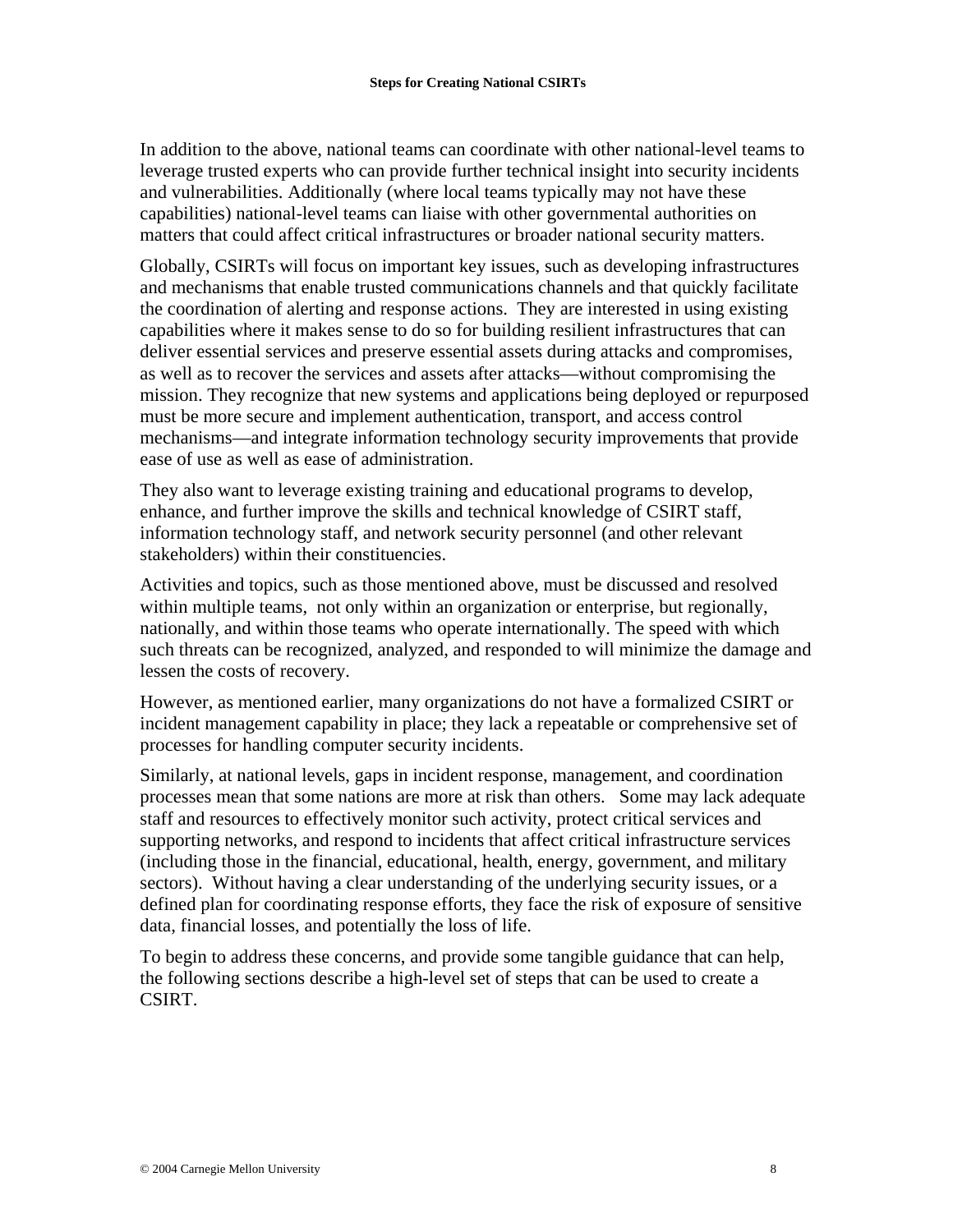# **High-Level Steps for Creating a CSIRT**

In experiencing the development of our own team and observing how other teams have formed and evolved over time, the CERT/CC has identified a set of basic "stages" that a newly forming team moves through. These stages describe the development from the initial thoughts about having a team through its fully operational capability as a CSIRT.

Although each team may differ in how it operates on a day-to-day basis, all will exhibit these characteristics during their development processes.



The high-level stages provide a way of understanding what is involved in creating a team; from planning to building and sustaining an incident management capability. Some of the steps include identifying key stakeholders and participants in the development process; developing a strategic plan and vision for how the CSIRT will be organized, structured, staffed and funded; training the CSIRT staff to operate the CSIRT; and incorporating mechanisms to evaluate and improve CSIRT operations.<sup>8</sup>

Often teams (both new and more mature) realize that as they cycle through a stage, there is additional information they may need to find out and they must go back to an earlier stage and do additional work. For example, once the team is operating, new staff may be hired who need to be trained or educated to understand the roles and responsibilities of the team. Or, a change in the constituency may require a change in the mission, goals or objectives of the CSIRT, which could mean developing new plans. New funding and expansion of the team may change how the services are implemented. This can result in a return to the planning stage or other stages..

In the next several sections, each of these stages (Education, Planning, Implementation, Operation, and Collaboration) is described in more detail to provide a starting place that can be used by those who are tasked with creating a national-level team.

**Stage 1 – Educating stakeholders about the development of a national team**. This is an awareness stage, where those who need to participate in and promote or "champion" the development and promotion of a national incident response capability learn what is involved in establishing the CSIRT—the decisions that must be made, the role the CSIRT will play (e.g., as a national focal point for incident reporting and response), and the key issues that are likely to be faced (management and staffing, developing trusted communications and coordination, effective processes, etc.)

 $\overline{a}$ 

<sup>8</sup> For general information on creating a CSIRT, see the *Handbook for CSIRTs, 2nd Edition,* available at <http://www.cert.org/archive/pdf/csirt-handbook.pdf> and *Creating a CSIRT, A Process for Getting Started* at <http://www.cert.org/csirts/Creating-A-CSIRT.html>.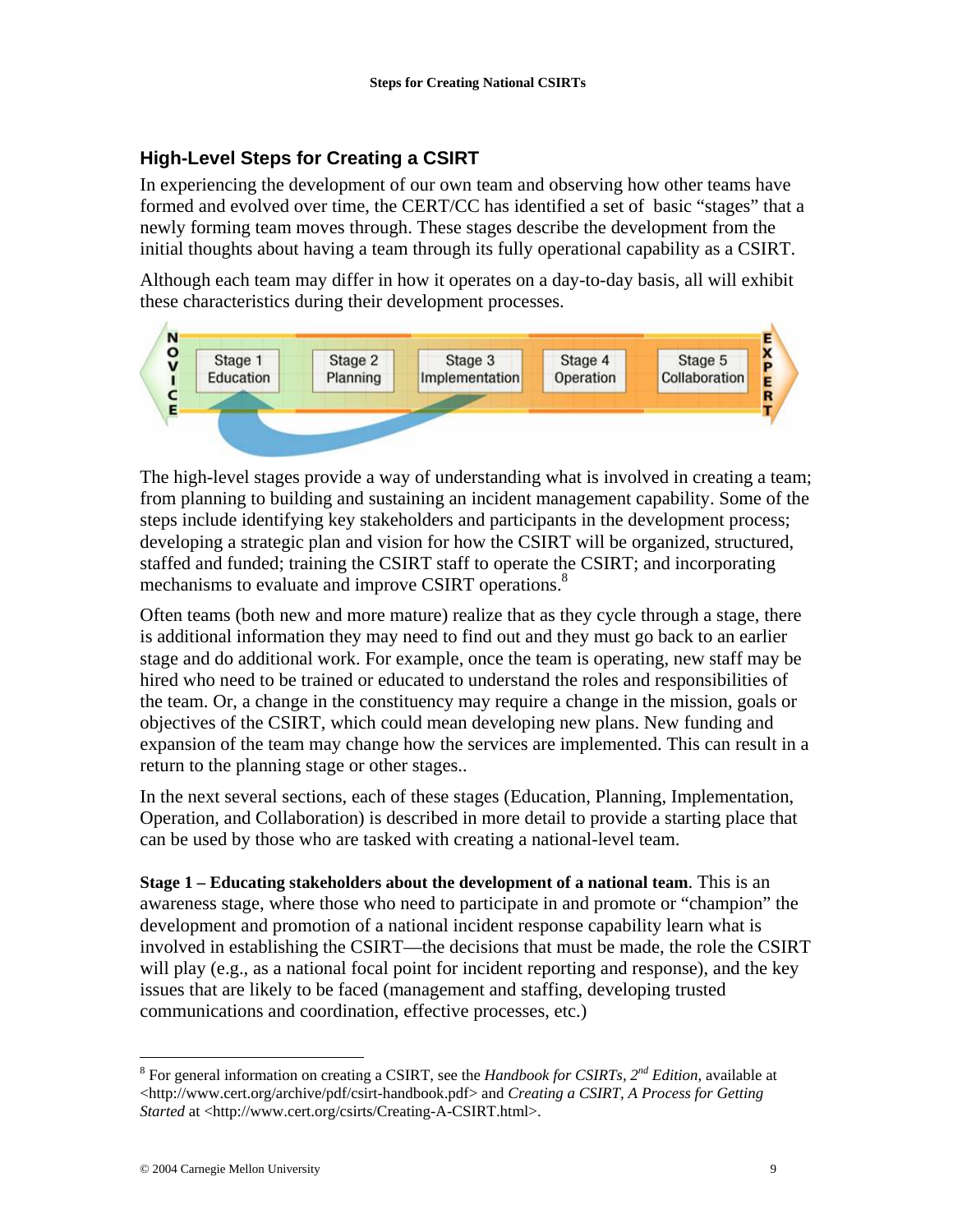In addition to leveraging publicly available training on CSIRT development issues, meetings and facilitated discussions should occur to raise issues related to establishing a national CSIRT capability and the benefits such an entity will provide. Such meetings and discussions should include, for example:

- understanding the business drivers and motivators behind this need for a national team (applicable regulatory requirements, critical infrastructures to be protected, the types of incidents or attacks that are occurring and that affect national interests, etc.).
- understanding what is involved in developing incident response capabilities at a national team level (e.g., regulatory and legal requirements, determining who the constituency will be, mobilizing and staffing the team, outlining resource and infrastructure requirements, obtaining funding, developing partnerships, establishing security policies and guidelines).
- identifying the people to be involved in the discussions for building a national team, those who will be involved in developing and promoting the CSIRT, and those who need to be involved in the planning and implementation process. This might include selected representatives from government agencies, critical infrastructures, homeland security organizations, military organizations, industry partners/commercial organizations, local and organizational CSIRTs or security teams, technology vendors, security product vendors, trusted experts, policy/law makers, legal counsel, human resources, public relations or media relations, law enforcement liaisons, business managers, IT and telecommunications staff, etc.
- learning what key resources and critical infrastructures exist within the nation
- identifying the types of communications channels that need to be defined—not only for coordination during the development process, but later, for communicating across the participants involved in the CSIRT constituency
- considering the types of high-level mission, goals, objectives, and expectations a national team might establish.
- determining the specific laws, regulations, and other policies that will affect the national CSIRT development (what constraints, level of authority, information protection, or compliance issues will determine its operation)
- investigating and identifying funding strategies that can be used to develop, plan, implement and operate the response capability
- determining technology and network information infrastructures that will be needed to support the operations of the national team
- discussing basic response plans and interdependencies as they apply across a variety of sectors (government, business, finance, education, etc.)
- understanding the potential set of core services that a national CSIRT may provide to its constituency
- reviewing and researching what other countries are doing to create their national teams and identifying any best practices or guides that can be applied to this development effort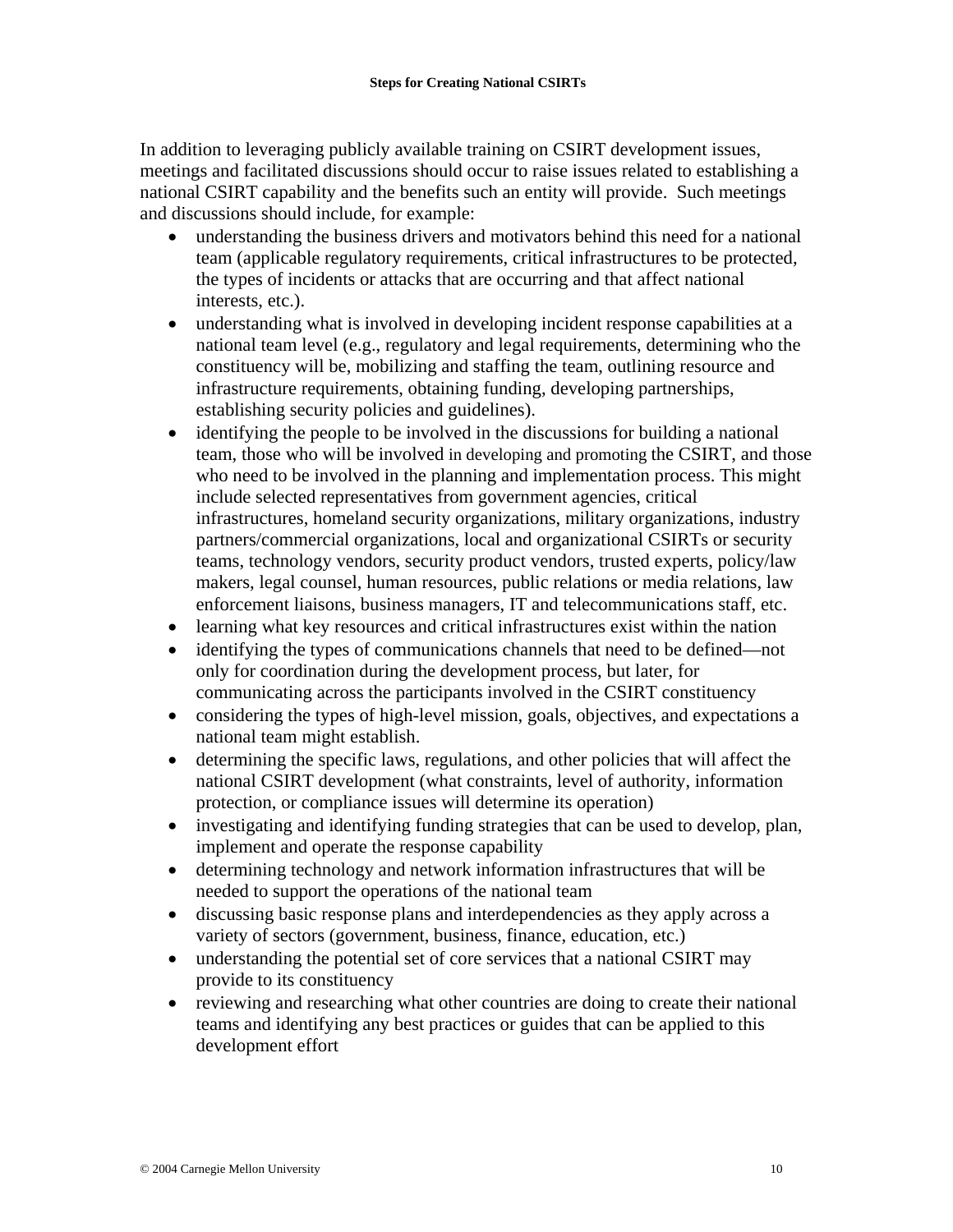

**Stage 2 – Planning the CSIRT**. Building on the knowledge and information that is gained during Stage 1; the next steps are to design and plan the national CSIRT. Issues that are reviewed and further discussed during this stage will include articulating the need for having a team and benefits it will provide, identifying its constituency, the services and support (or "role") the national CSIRT will have, determining estimated costs to create and operate the team, a timeframe for putting it in place, the people who will be tasked with taking the plan and moving it forward towards implementation and operation of the CSIRT.

More specifically, activities at this stage include

- outlining the requirements and need for the national CSIRT.
	- This will include collecting information specific to the national CSIRT regarding
	- o laws and regulations that will affect operations of the national team
	- o critical resources that need to be identified and should be protected
	- o current incidents and trends that are being reported or should be reported
	- o existing incident response capabilities and computer security expertise
	- o gaps in providing coordinated response across the nation
- developing a vision for how the national CSIRT will operate. This will include
	- o defining the mission of the national team
	- o determining the constituency (or constituencies) that it will serve
	- o identifying the communications interfaces between the constituency and the national team (what exists and what will need to be developed or modified)
	- o determining the set of services that should be provided (e.g., alerts and announcements, translation services, incident analysis, incident response coordination, vulnerability analysis and coordination, evaluation of other teams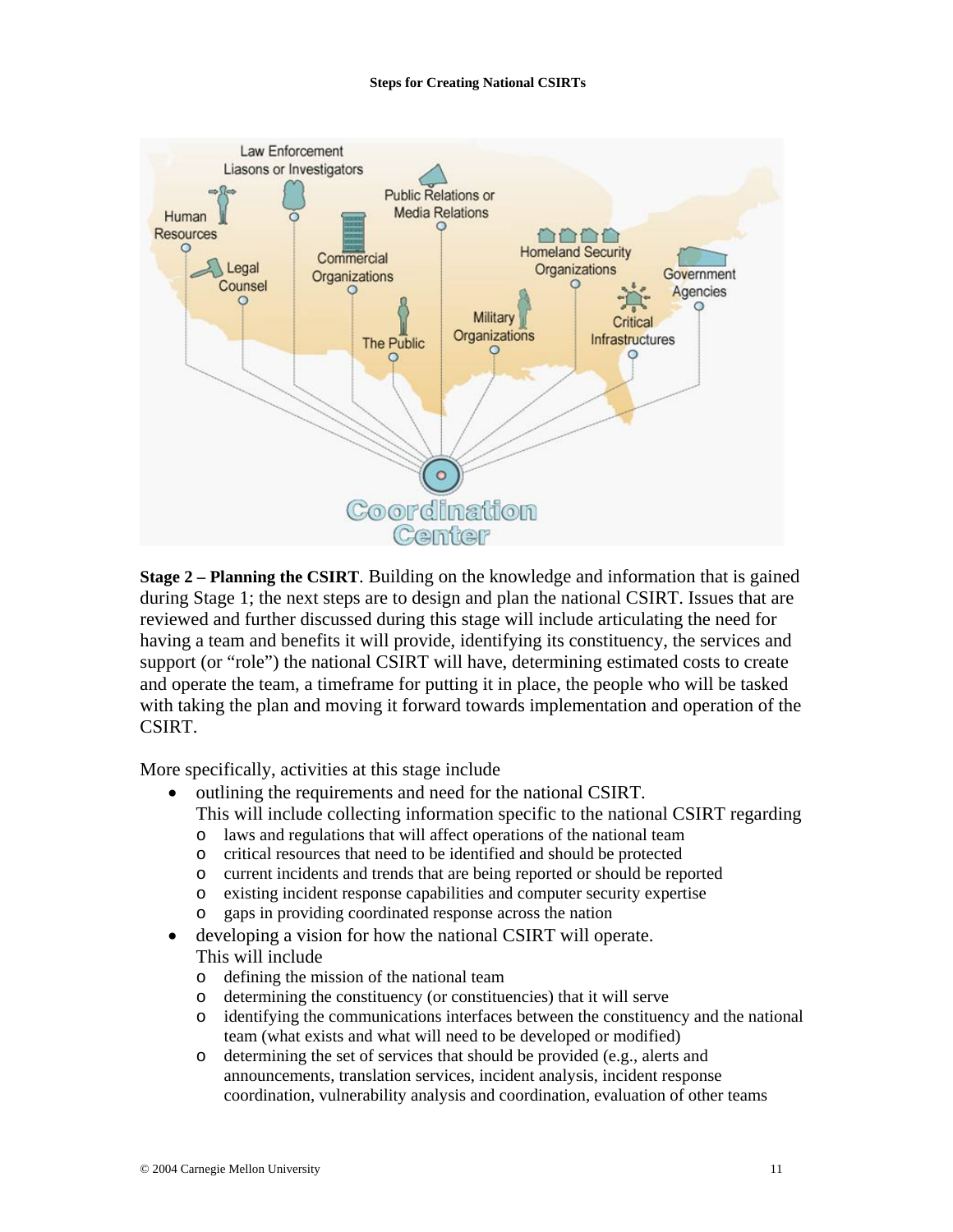within the nation state through assessments or benchmarking, security awareness training, etc. $9$ 

- o identifying the organizational model, authority, and physical location for the national team, as well as the local protection requirements
- o identifying the staff, equipment, and infrastructure needed to support and sustain the **CSIRT**
- o developing budgets and funding proposal, project plans, or business operations plans. Funding strategies, for example, could include fee-based services, contract services, government sponsorship, academic or research sponsorship, consortium sponsorship, membership subscriptions, or some other combination of funding sources. In addition to initial start-up funding (that cover staff, space requirements, equipment and infrastructure costs, operational costs, etc.), budget plans for long-term sustainment of the CSIRT should also be prepared.
- identifying the type of national (government) approval, leadership, and sponsorship that is needed for the CSIRT to be successful—and obtaining that support
- identifying the types of staff skills<sup>10</sup> and knowledge that is needed to operate the team
- defining the types of roles and responsibilities<sup>11</sup> for the national CSIRT (and the specific tasks to be undertaken, by whom, when, and under what conditions, the type of recording and tracking required, etc.)
- specifying the incident management processes the team undertake (e.g., what will they do for prepare, protect, detect and response functions) as well as determining the relationships to similar processes in any of the external constituent organizations
- developing a standardized set of criteria and consistent terminology for categorizing and defining incident activity and events
- defining a set of incident handling guidelines, reporting requirements, and forms to outline how the national CSIRT will interact with the constituency and other global CSIRTs or external partners
- determining any needed processes for integration with existing disaster recovery, incident response plans, business continuity plans, crisis management or other emergency management plans
- identifying any constraints that might affect the development process and planning mitigation strategies (this could relate to compliance issues, infrastructure, or other political or socio-economic conditions)
- determining methods for building trusted relationships and collaboration agreements with other key resources and critical infrastructures
- designing the communication and coordination processes and mechanisms for information dissemination to the national CSIRT's constituency (e.g., email, websites, published reports, or other mechanisms)

 $\overline{a}$ 

<sup>&</sup>lt;sup>9</sup> See the List of CSIRT Services for information about a range of services that a CSIRT might provide. It is located at <http://www.cert.org/csirts/services.html>.<br><sup>10</sup> Appendix B contains a list of some of the basic skills that members of the CSIRT should have (or have

access to personnel with those sets of skills).

 $11$  See Appendix C for a list of CSIRT roles and position descriptions.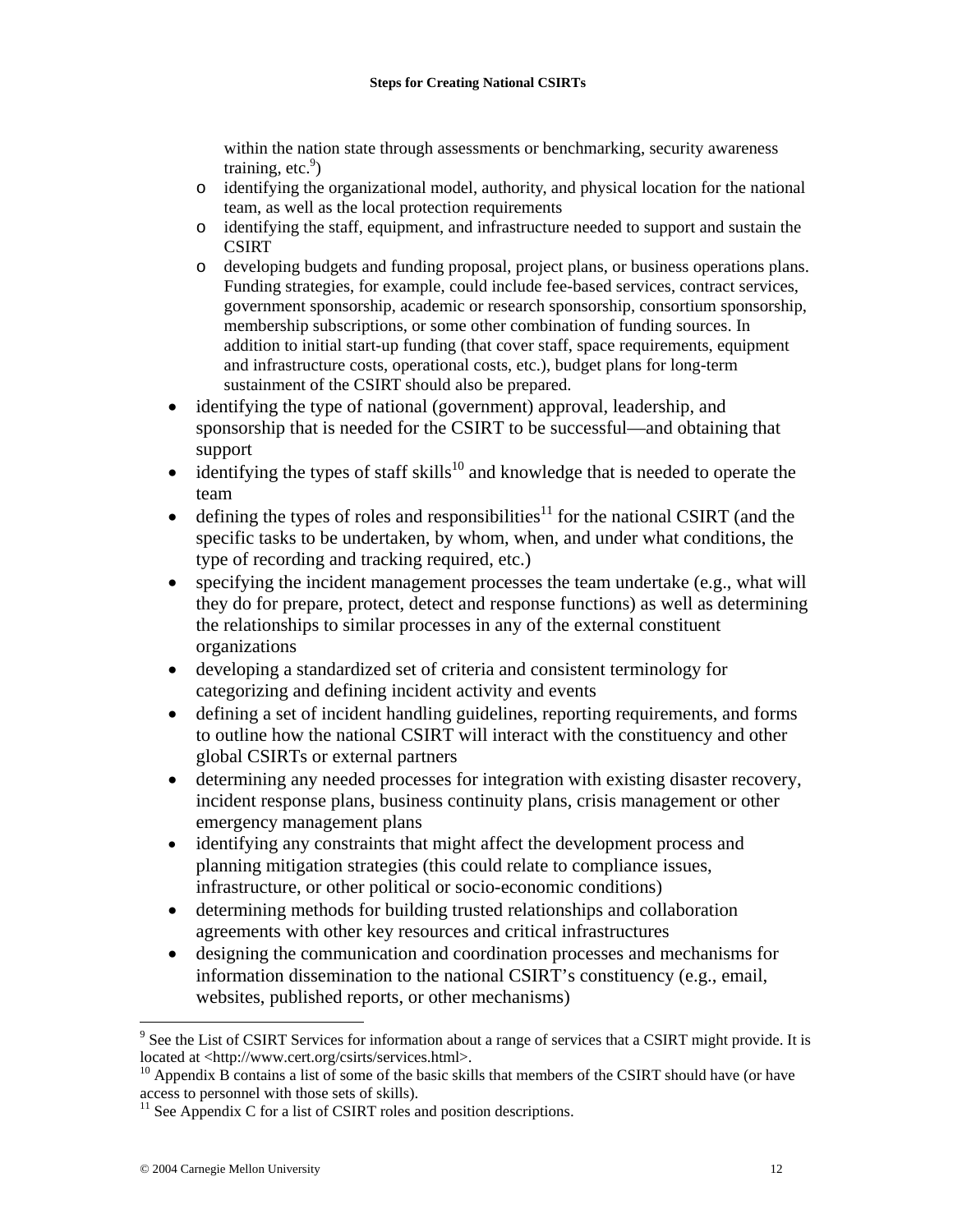- developing project timelines, deliverables
- creating the national CSIRT plan based on outcomes from the planning activity, the vision and corresponding framework; obtaining feedback and review of the plan, incorporating revisions to the plan as necessary, developing schedules for reviews and modifications of the planning document and other supporting materials



The planning team may also want to develop a concept of operations document to assist in scoping or bounding the responsibilities of the team. Such a document would become the roadmap for development or the "vision" of the CSIRT and would capture the highlevel overview of the above bulleted items (such as articulating or explaining the mission, goals and objectives, the constituency being served, authority, organizational structure and location of the team, set of services provided, etc.). It would also include information about guiding principles and other regulatory considerations, the coordination roles and responsibilities, how it will interact with others, the expectations and reporting requirements or guidelines, and discuss the structure and types of relationships the team has with other organizations (e.g., internal and external entities).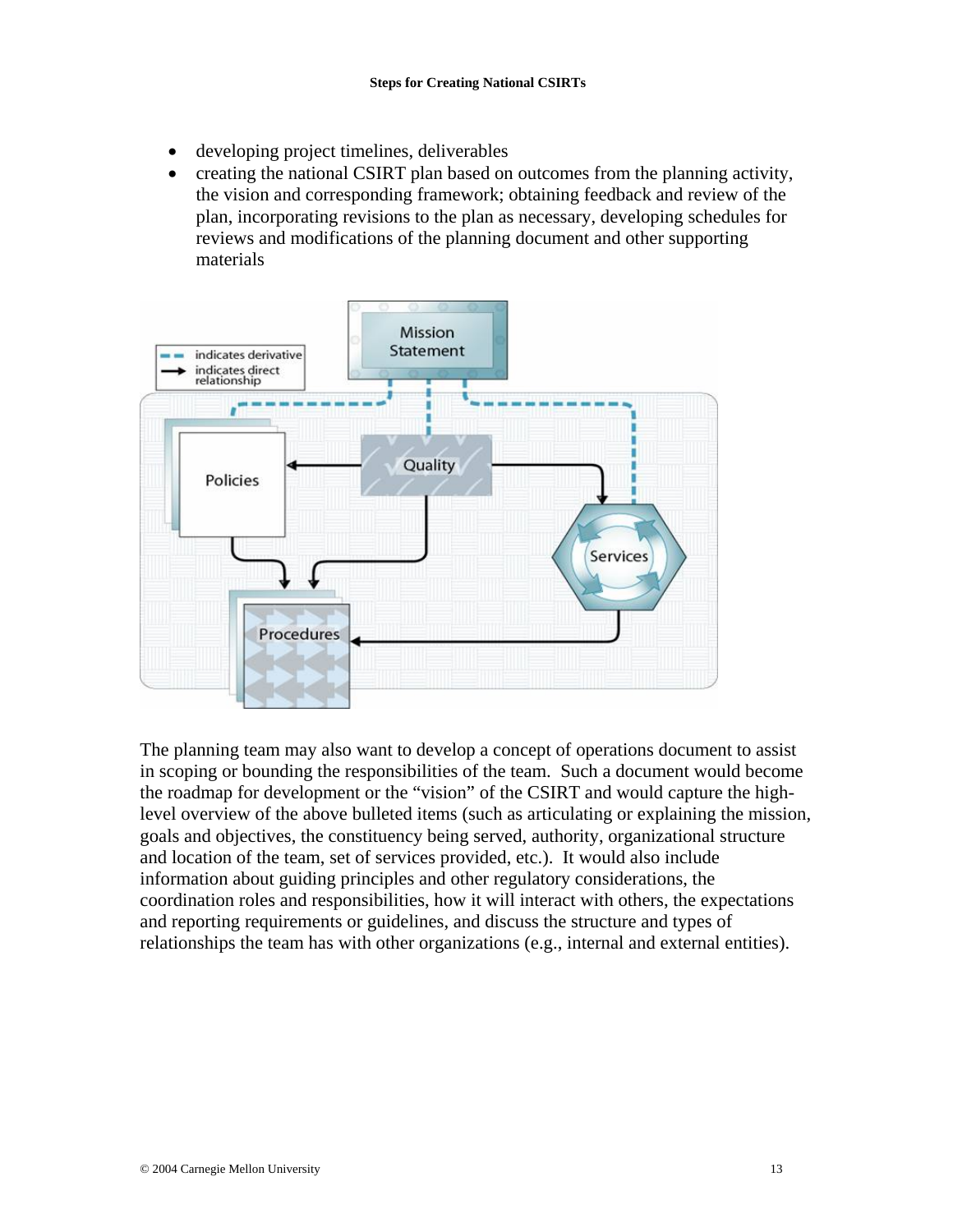• **Stage 3 – Implementing the CSIRT**. During this stage, the project team uses information obtained from the previous two activities to build and implement the national CSIRT.



The basic steps that are involved include

- getting the funds (from sources identified during the planning stage). In this implementation stage, it means actually procuring or arranging that the funds are obtained or made available.
- announcing broadly that a national CSIRT is being created and where additional information can be obtained (about the team, rationale for developing the capability, progress on the development, reporting requirements, etc.)
- formalizing coordination and communications mechanisms with stakeholders and other appropriate contacts (identifying the process for establishing points of contact, any formal requirements for non-disclosure or required information sharing<sup>12</sup> agreements, encryption standards, or information dissemination guidance and corresponding procedures, etc.)
- implementing the secure information systems and network infrastructures to operate the national CSIRT (e.g., secure servers, applications, desktops, telecommunications equipment and other infrastructure support resources).
- developing operational policies and procedures for the CSIRT staff, including the criteria and reporting guidelines agreed to in the planning stage.
- developing internal policies and procedures for access and operation of CSIRT equipment and personal equipment, as well as acceptable use policies
- implementing processes for the national CSIRT's interactions with its constituency
- identifying and hiring (or reassigning) personnel, obtaining appropriate training and education for the CSIRT staff, as well as determining other potential outreach efforts to train and educate the constituency

1

 $12$  Information sharing in this context is related to details about specific cybersecurity incidents, software vulnerability information, malicious code, etc. that is used or needed in incident response operations.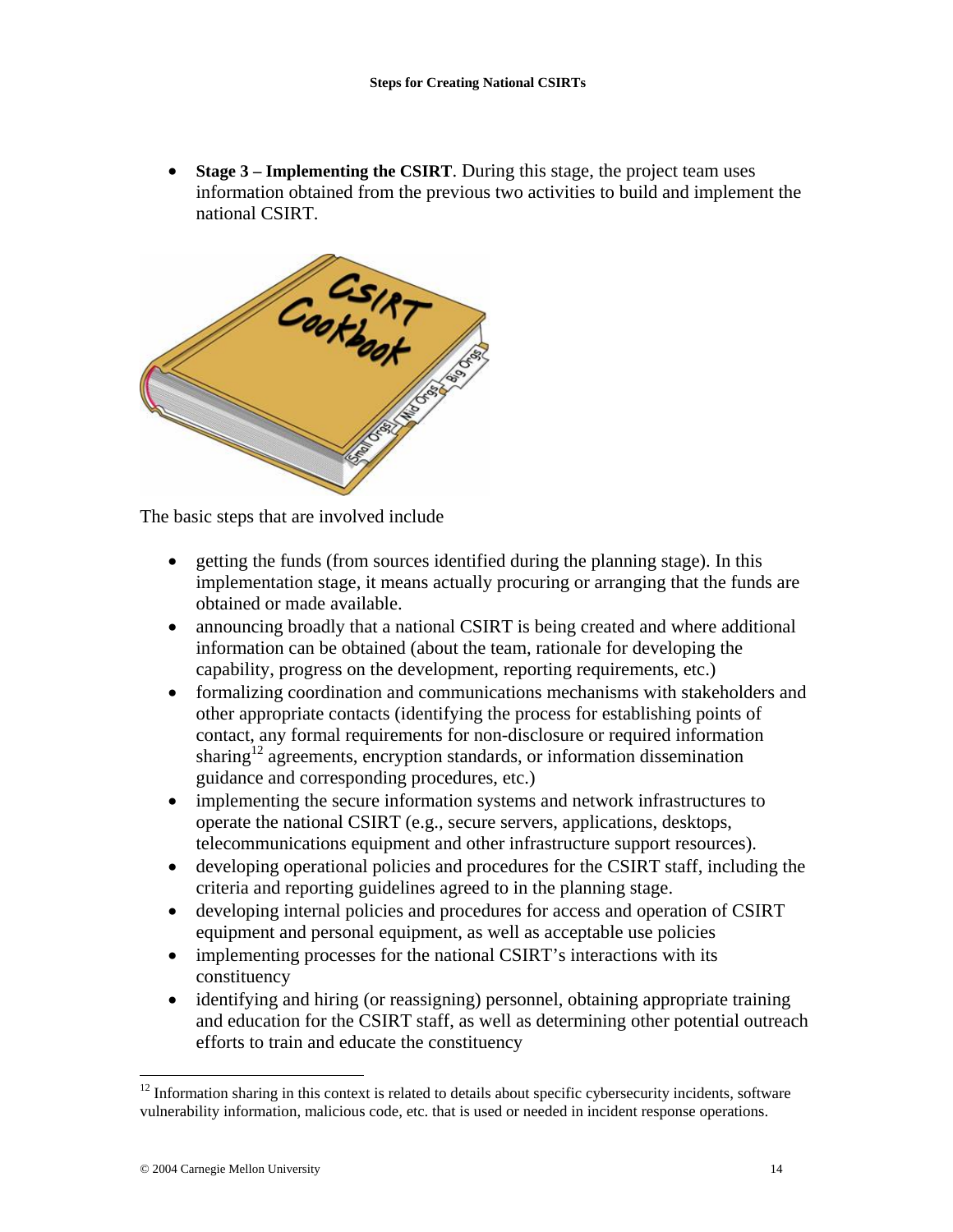**Stage 4 – Operating the CSIRT**. At the operational stage, the national CSIRT has a basic incident management capability in place and the team is actively receiving incident reports and coordinating responses to incidents. It is operational.

The tasks identified in the planning and implementation stages now have form and substance. The national CSIRT has a vision with a framework that defines the mission, goals and objectives, structure, authority, funding, resources, and infrastructure to support and sustain the team.

Policies and procedures have been developed and implemented; including methods for developing and maintaining trusted relationships with partners, processes for establishing protected communications channels, plans for coordinating response and analysis functions, approaches for developing mitigation strategies, and disseminating information to the appropriate constituencies.

Key stakeholders and other constituencies (CSIRTs and trusted experts) recognize the team and the services and support provided by the national team.

Clearly defined procedures for communications, coordination, and escalation in responding to cyber threats and preventing attacks are implemented and sustained.

The national team promotes the development and implementation of other local CSIRTs within its borders through resources such as documents, plans, templates for procedures and guidelines, training and awareness information, and other resource materials (possibly through a publicly accessible website).

Tasks occurring at this operations stage include

- actively performing the various services provided by the national CSIRT
- developing and implementing a mechanism for evaluating the effectiveness of the national CSIRT operations. This allows the national team to evaluate its operational capability to ensure it is meeting its mission and goals, as well as the needs of the community
- improving the national CSIRT according to the results of the evaluations
- expanding the mission, services, and staff as appropriate and as can be sustained to enhance service to the constituency (e.g., providing language translation services, expanded analysis and research capabilities)
- continuing to track any changes in the constituency, legislation, policy, or other regulations that will affect the overall mission and goals of the national team and determining mechanisms for implementing and incorporating changes in its operations to improve its effectiveness
- training new and existing staff in the national CSIRT's operations, incident handling processes and procedures, attack trends, mitigation strategies, and tools, and general information assurance knowledge as needed (this might include providing professional development and continuing education opportunities for appropriate staff)
- continuing to develop and enhance CSIRT policies and procedures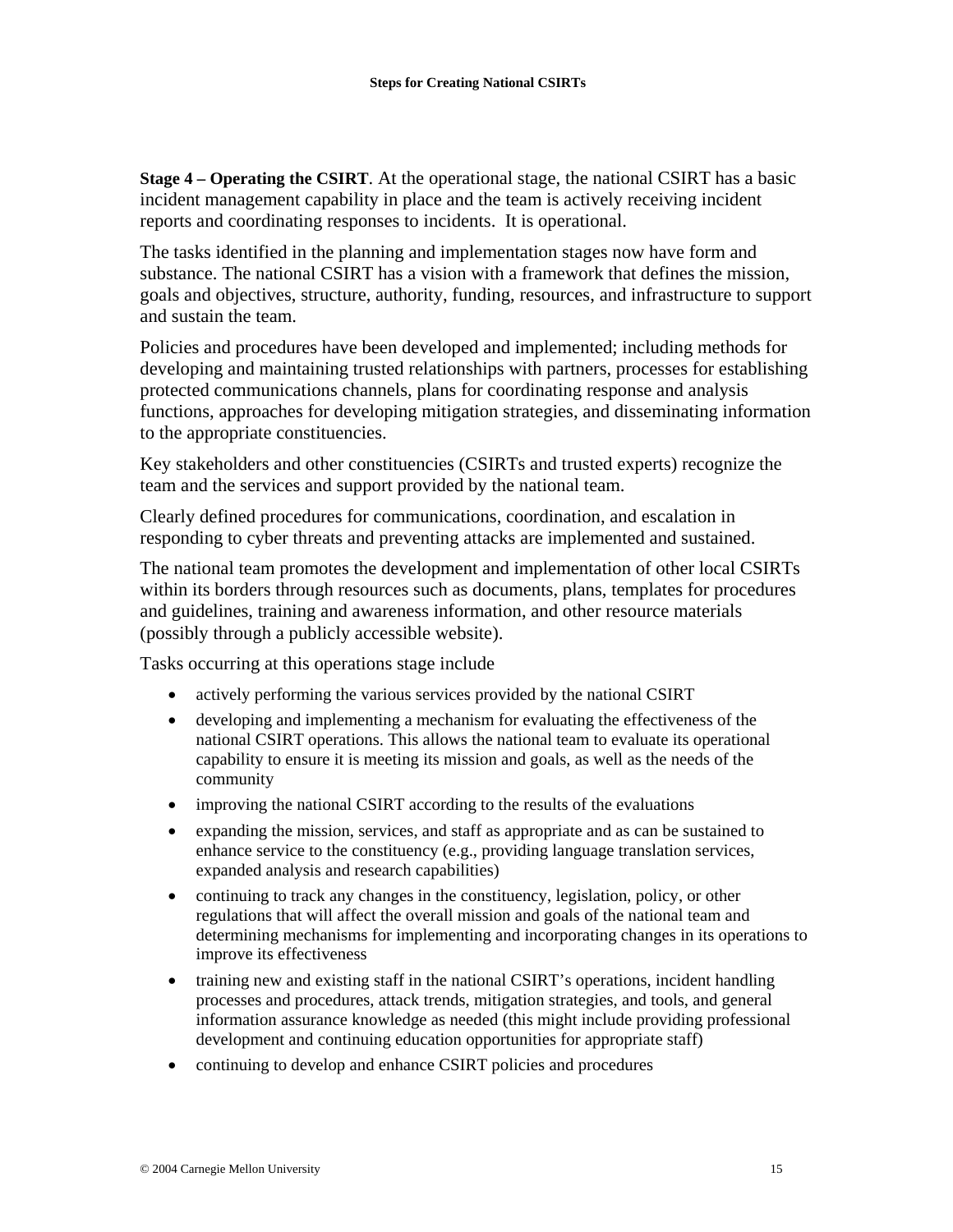

**Stage 5 – Collaboration**. As the national CSIRT continues its operations and refinements, in parallel it is also maturing—it is further developing trusted relationships with key stakeholders, partners, and other CSIRTs. This mature team has been in existence for a period of time and has extensive experience in incident handling and management activities. It is a trusted partner in the global CSIRT community.



The team has institutionalized its operations in the detection of cyber threats, response and the remediation of problems.

Activities at this stage include:

- participating in data and information sharing activities and supporting the development of standards for data and information sharing between partners, other CSIRTs, constituents, and other computer security experts
- participating in global "watch and warning" functions to support the community of CSIRTs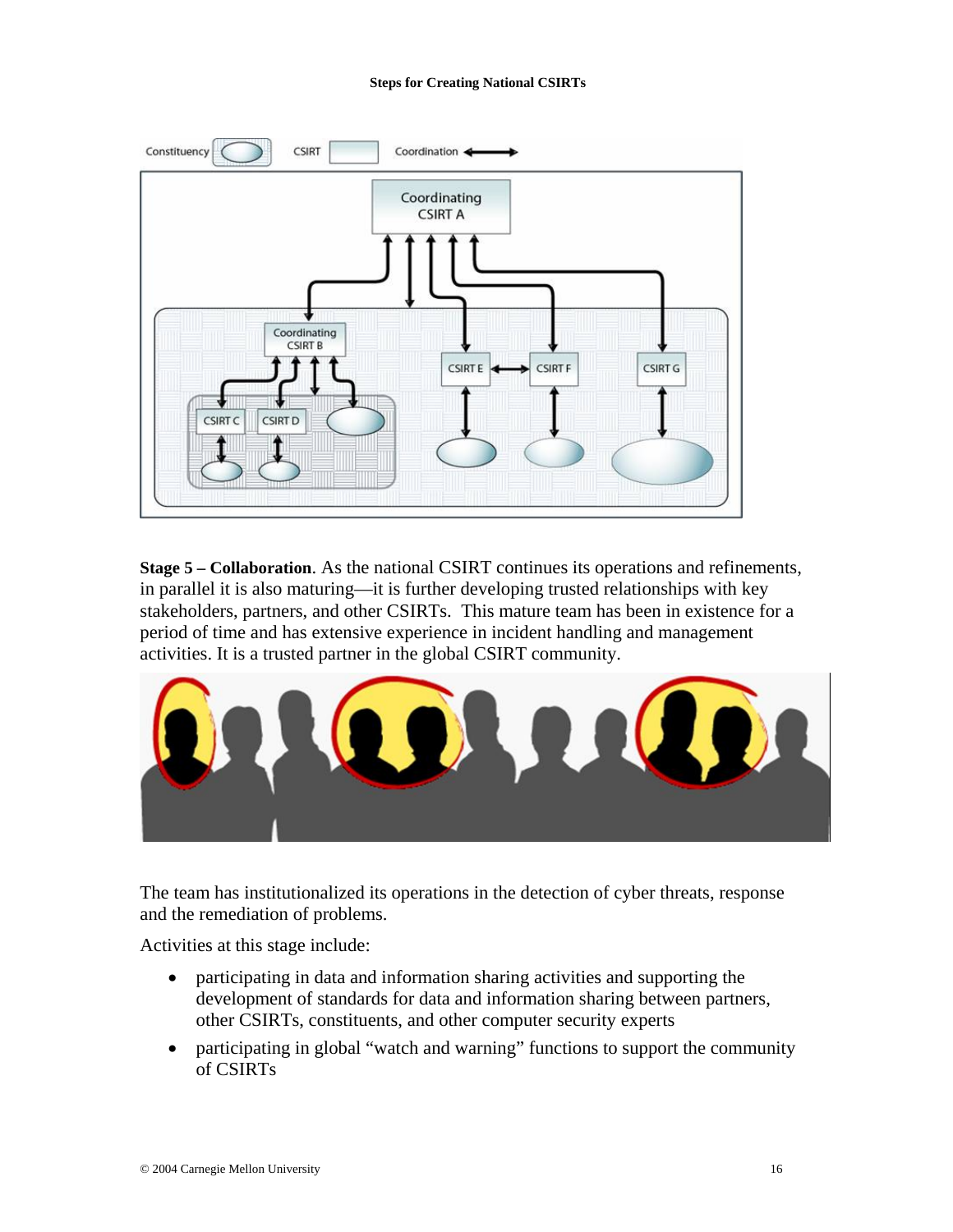- improving the quality of CSIRT activities by providing training, workshops, conferences that discuss attack trends and response strategies
- collaborating with others in the community to develop best practice documents and guidelines for protecting and securing critical infrastructures and for developing response strategies and plans
- reviewing and revising the processes for incident management as part of an ongoing improvement process. Changes in services provided by the CSIRT or other operational activities are announced broadly to the constituency and other stakeholders as appropriate.
- promoting the development of organizational CSIRTs within the nation's constituency and serving as a role model in the development of best practices for these newly developing CSIRTs. The national team may also provide services to evaluate and benchmark (or even certify and accredit) these CSIRTs.

## **Timeline**

From initial education and awareness to peer collaboration will take time, especially when relating to the development of a national capability. Depending on the resources that are provided and "buy-in" from its key stakeholders and constituency, a CSIRT can take anywhere from 18-24 months to become fully operational (see the projected timeline below). This timeline can be extended or compressed, depending on a number of factors and decision points that are made. These are indicated at the bottom of the picture. The amount of resources that are available to define the mission, goals, and scope, etc., of the team will determine how quickly the CSIRT project can move from initial inception through planning and into the implementation and operations stages. As can be seen in the graphic, there are possibilities for overlapping some of the implementation and operational components (depending on progress of the project planning and implementation).

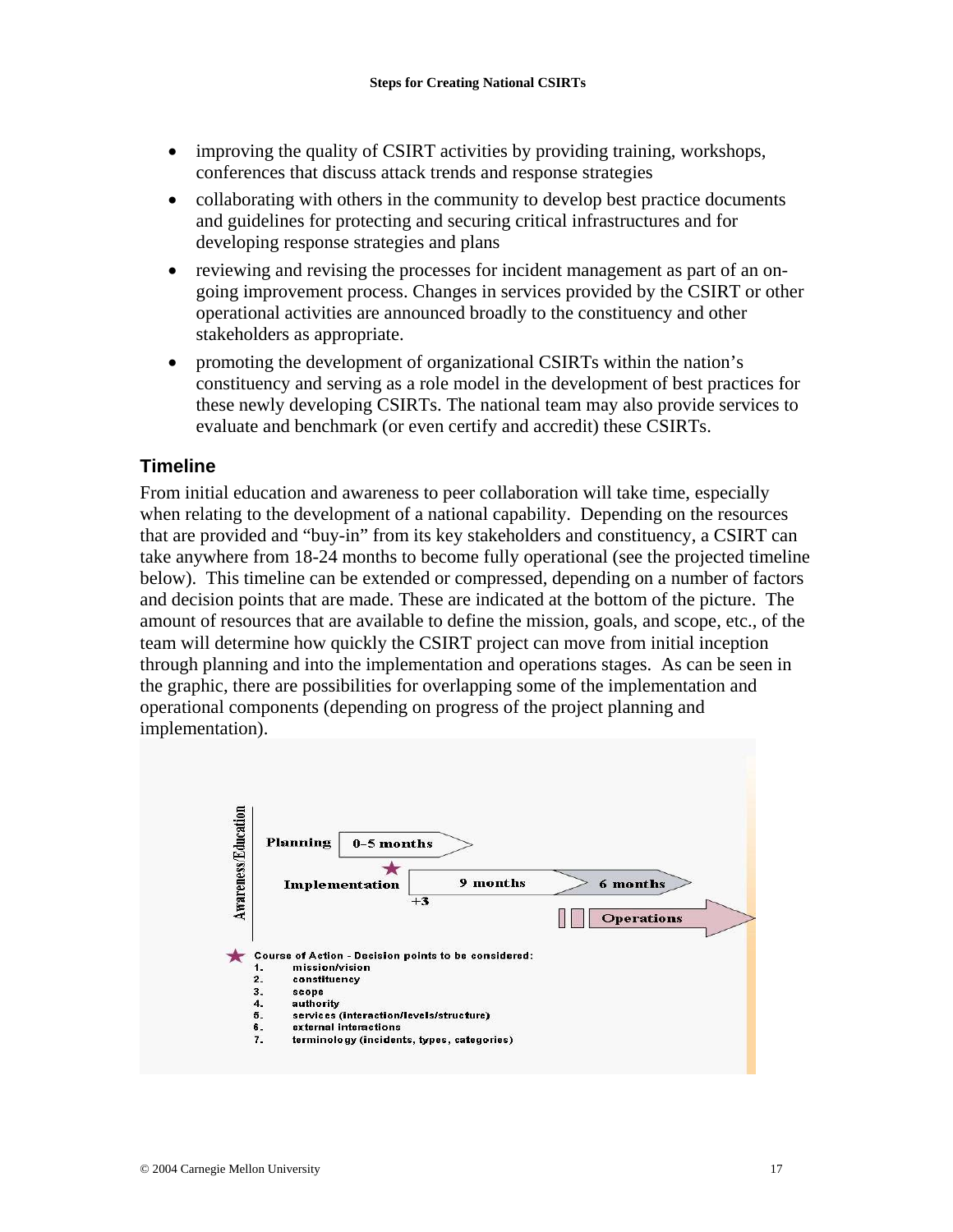Note: This timeline focuses on the first four stages of development (discussed earlier in the document, on page 9). It does not include maturation into the "collaborative" phase (Stage 5) of development; although during operational activities, the team will begin to build the trusted relationships that will lead to such collaborative activities.

In many cases, teams will start with a small number of services that they can provide (e.g., perhaps just a centralized point of contact for cybersecurity incidents or coordination of responses, or a clearinghouse for disseminating computer security information resources), then gain acceptance from the community and begin to add additional services and support as resources permit. In this way the team builds the trust, respect, and understanding from the constituency it serves by proving it can be effective.

Training and education requirements will need to be scheduled to support the activities of the team (e.g., for new staff, project managers, incident handlers, analysts, support and other administrative staff who oversee and operate the national CSIRT). These training and mentoring activities can affect the range as well as the level of services that are implemented and provided to the constituency.

For the team to succeed, it is important to have strong commitment to and management of the project throughout all the stages of development, as well as to have long-range plans to sustain and operate the team over time.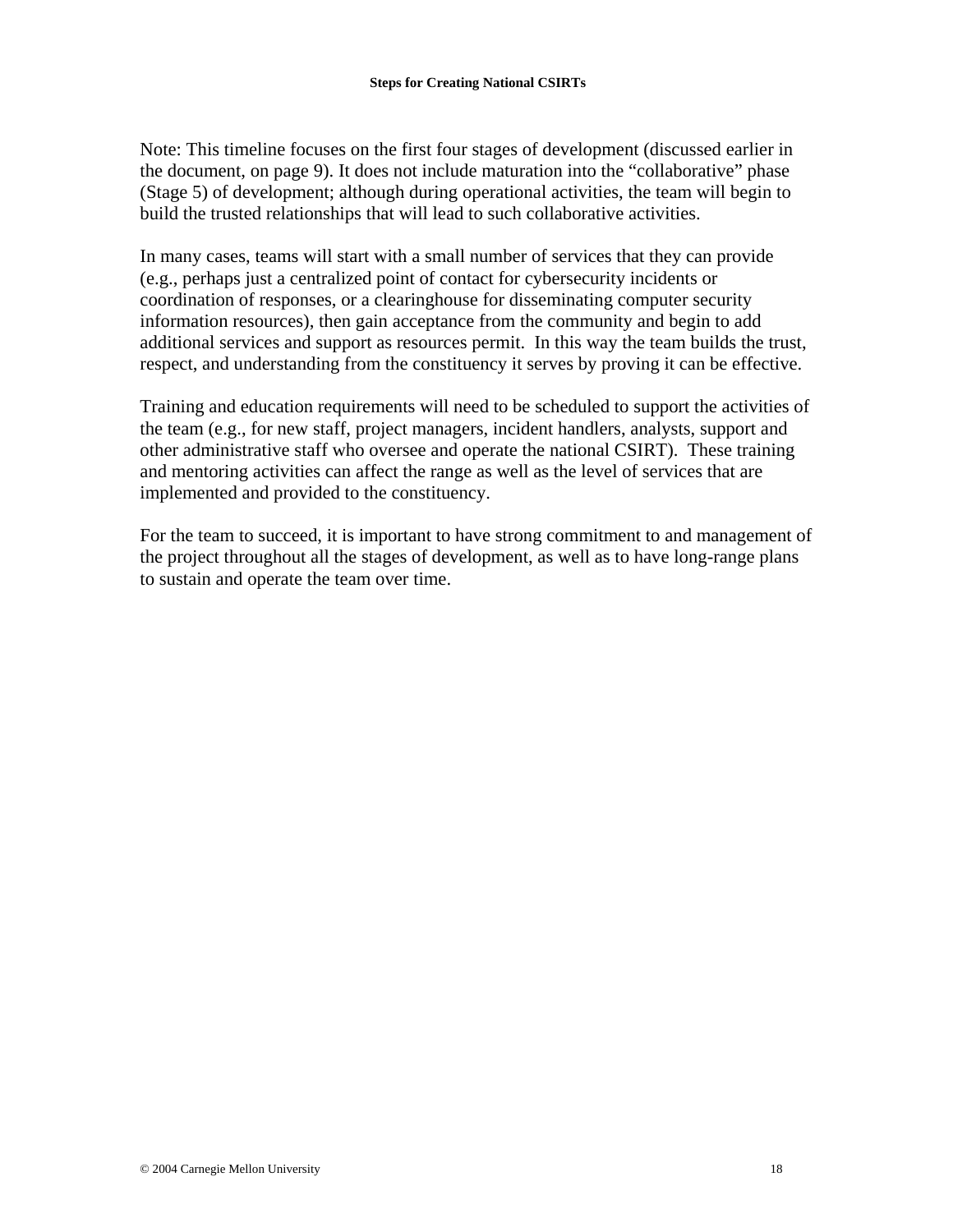## **Conclusions**

Internet security has become increasingly critical to the stability and well-being of the every internet-connected organization and nation. Our critical information infrastructures and the government and business operations that depend on the internet are at risk. We share the responsibility to improve internet security and coordinate effective international global response to cybersecurity incidents and events.

To be successful, it is paramount that coordination and cooperation occurs among governments, law enforcement, commercial organizations, the research community, and practitioners who have experience in responding to IT security incidents; and that it continues to expand and improve. National CSIRTs can play an important role by helping their internet-connected sites protect their systems, detect, recognize, and analyze compromises to the security of those systems, protect themselves from malicious activities, and when cybersecurity incidents occur, quickly and effectively coordinate and respond to attacks. These teams can also be evangelists in promoting and helping other organizations within their national borders build effective incident management capabilities.

What is clear and what we continue to hear from our partners in the CSIRT community is captured by the following statements:

- less time to react
- need for quick notification
- need for automation of incident handling tasks
- need an easy way to collaborate and share information with others
- need an easy and efficient way to sort through all incoming information
- required policies and procedures must be established and understood

# **Trustworthiness is paramount to success**

A team will live or die by its credibility –if the constituency stops trusting in the CSIRT then it will be next to impossible for it to succeed. It takes time to promote and gain the constituency's acceptance and trust of the CSIRT, its role, and the products and services it provides.

Once recognized as a source of help, the CSIRT will need to focus on its guiding principles and the rules under which it operates so that the team, management, constituency and other CSIRTs understand how the CSIRT is (or is not) able to assist or work with them..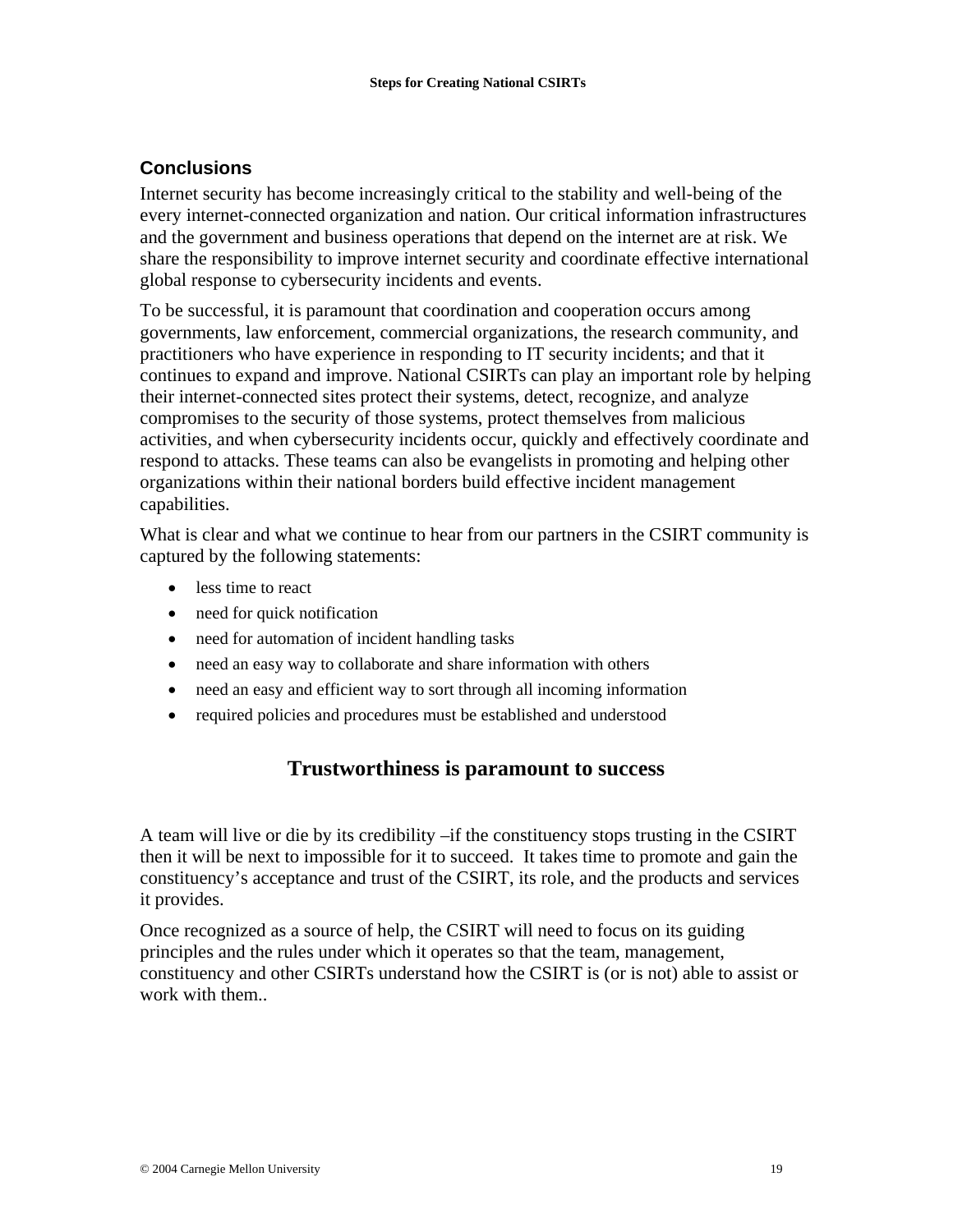Even if a team has no direct authority over its constituency (especially true in the case of a national CSIRT), it can still be successful—by winning the trust, respect and understanding of others with whom it interacts and through setting the correct expectations for the goals and objectives of the team. It is also important to understand that every team is different based on its mission and the needs of its constituency.

Finally, CSIRTs should

- share information as openly as possible
- set expectations repeatedly
- train for a marathon, not a sprint
- be proactive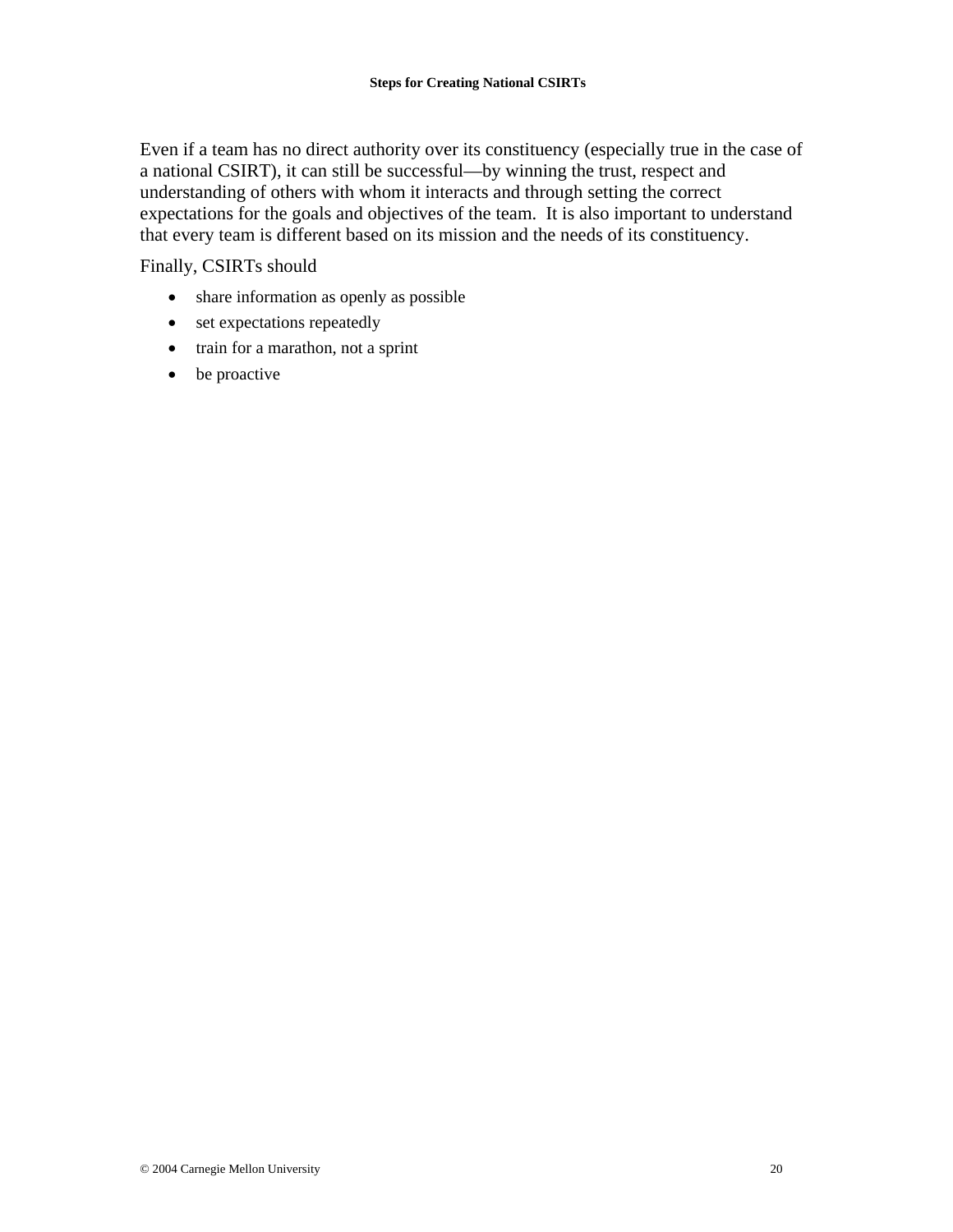# **Appendix A: CSIRTs Around the World**

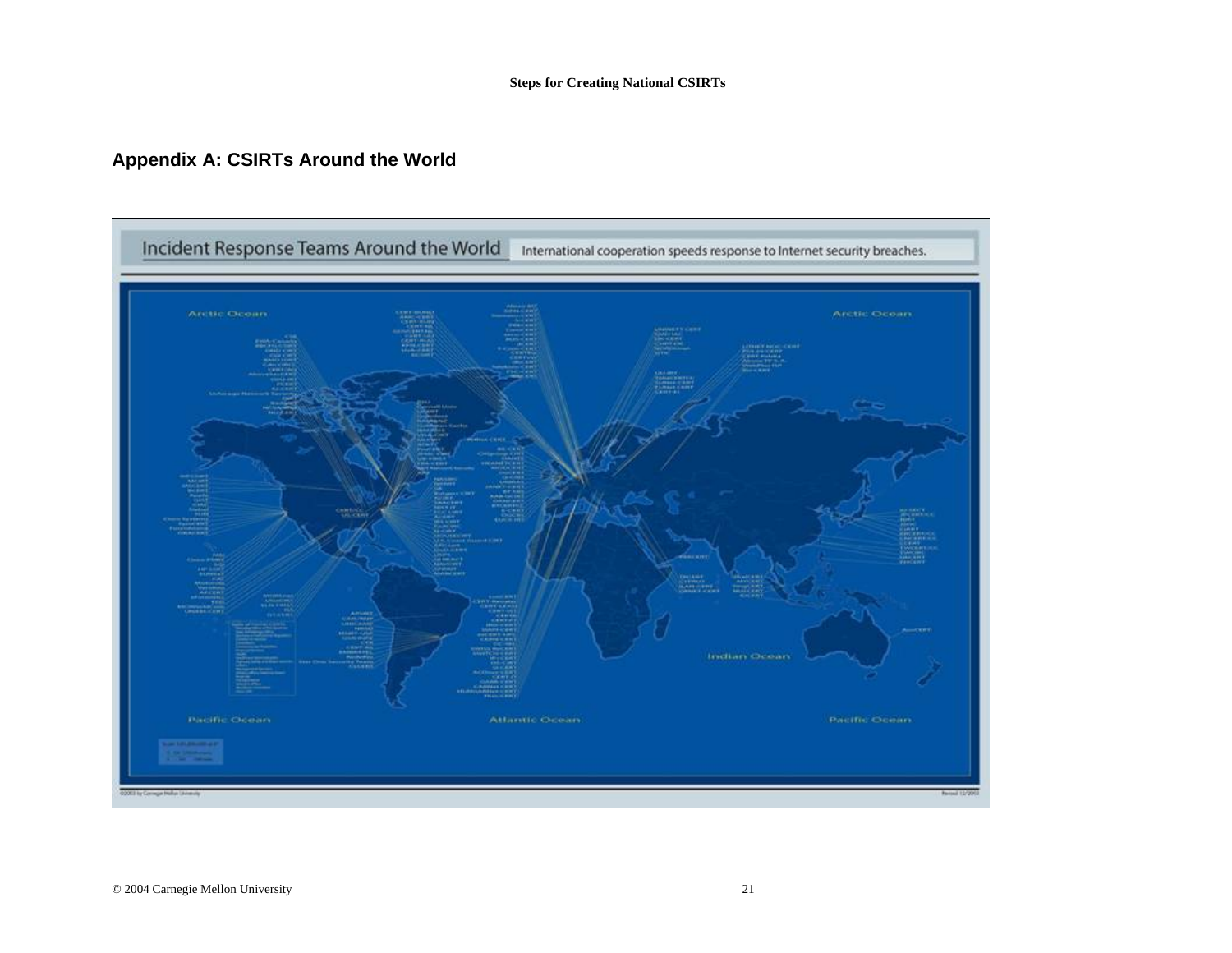# **Appendix B: Basic Staff Skills**

The composition of CSIRT staff varies from team to team and depends on a number of factors, such as

- mission and goals of the CSIRT
- nature and range of services offered
- available staff expertise
- constituency size and technology base
- anticipated incident load
- severity or complexity of incident reports
- funding

Many teams possess a core group of individuals who provide the basic level of incident handling services. Each CSIRT staff member is expected to have some minimum set of basic skills to do the work and be effective in their work responsibilities. Listed below is a set of basic staff skills that CSIRT staff should possess to be effective in their work.<sup>13</sup> For more detailed descriptions of these skills

## **Personal Skills**

- a) communication skills (oral and written)
- b) diplomacy
- c) ability to follow policies and procedures
- d) ability to work as a contributing member of a team
- e) integrity
- f) knowing one's limits
- g) ability to cope with stress
- h) problem solving
- i) time management
- j) attention to detail

## **Technical Skills**

 $\overline{a}$ 

- a) good technical foundation
- b) security principles
	- i) authentication, integrity, confidentiality, authorization, privacy, nonrepudiation, access-controls
- c) security vulnerabilities and weaknesses
	- i) physical security
	- ii) protocol design flaws
	- iii) implementation flaws (e.g. buffer overflow)

<sup>&</sup>lt;sup>13</sup> For more detailed descriptions, see "Staffing Your Computer Security Incident Response Team - What Basic Skills are Needed?" <http://www.cert.org/csirts/csirt-staffing.html>.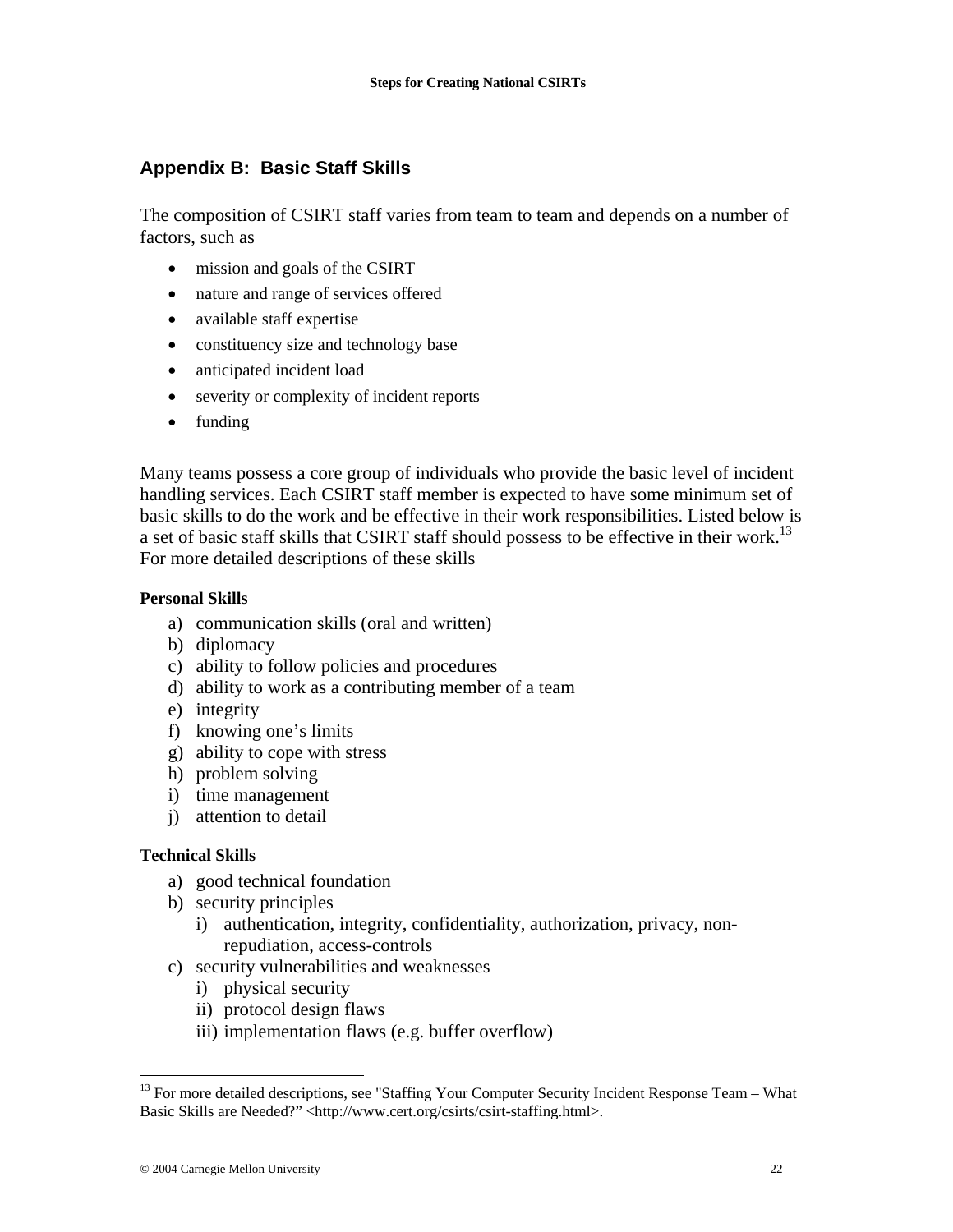- iv) configuration weaknesses
- v) user errors/indifference
- vi) malicious code (e.g. viruses, worms, Trojan horses)
- d) Internet history and evolution
- e) computer security risks
	- i) lose of life, reputation, money, services
- f) network protocols (purpose, specification, operation)
	- i) IP (Internet Protocol)
	- ii) TCP (Transmission Control Protocol)
	- iii) UDP (User Datagram Protocol)
	- iv) ICMP (Internet Control Message Protocol)
	- v) ARP (Address Resolution Protocol)
	- vi) RARP (Reverse Address Resolution Protocol)
- g) Domain Name System (DNS)
- h) network services and applications
- i) defensive security measures
- j) host/system security issues and measures
	- i) secure configurations
	- ii) available tools
- k) understanding and identifying intruder techniques
- l) cryptography issues, algorithms, and tools
- m) programming skills
- n) analytical ability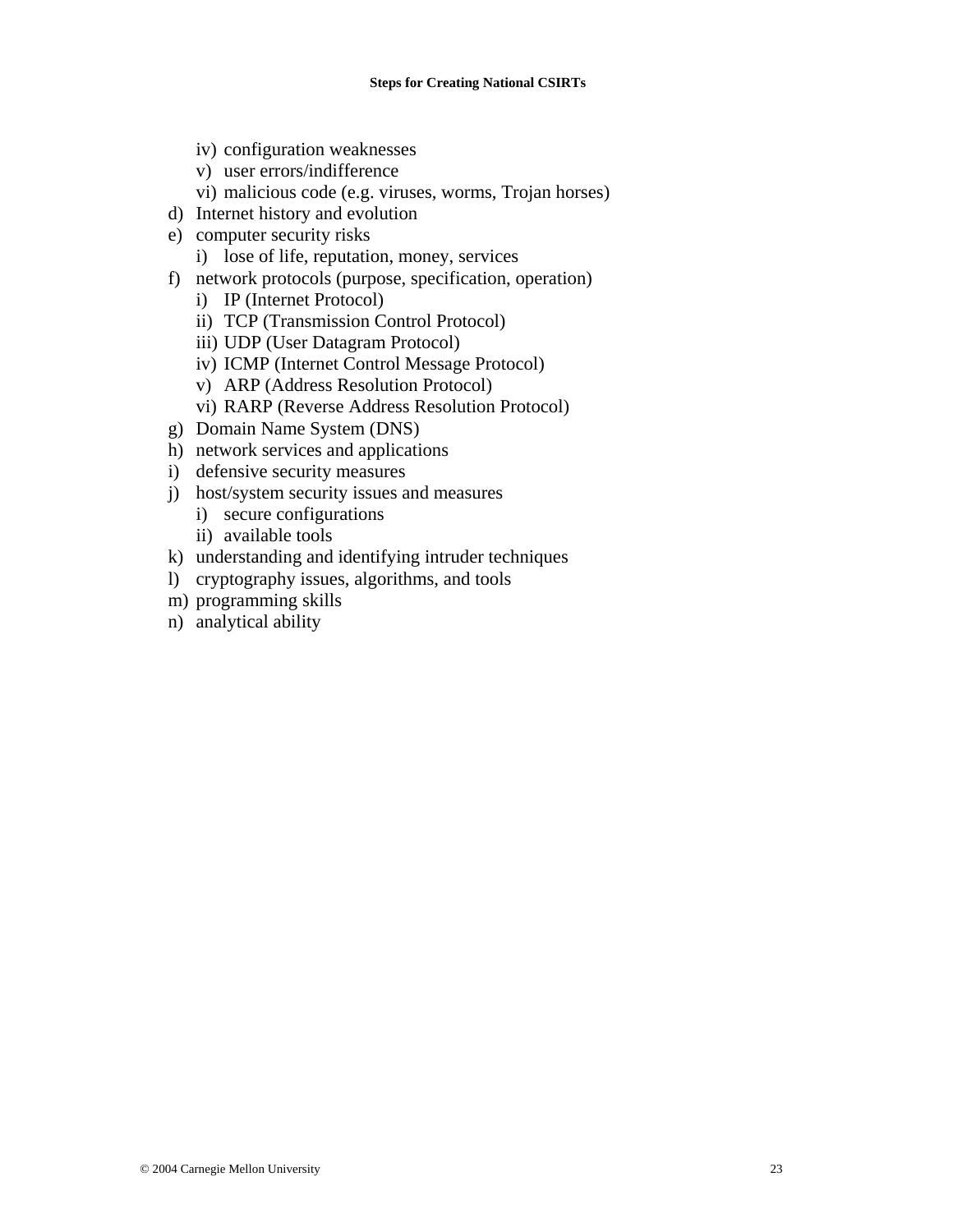## **Appendix C: Roles and responsibilities**

The following is a sample listing of the types of staffing, the range of positions, and the tasks for various positions that might be required for a CSIRT. Depending on the organizational structure of a team, the services it provides to its constituency, and the mission and goals of the team, there may be some subset of these roles that is identified to work on (or with) the CSIRT, or yet other roles identified that are not included here (e.g., legal representatives, policy developers, legal or criminal investigators, other liaison officers or management personnel).

## **Manager or team lead**

- 1) provides strategic direction
- 2) enables and facilitates work of team members
- 3) supervises team
- 4) represents CSIRT to management and others
- 5) interviews and hires new team members

#### **Assistant managers, supervisors, or group leaders**

- − supports strategic direction of assigned functional area
- − supports the team lead as needed
- − provides direction and mentoring to team members
- − assigns tasks and duties
- − participates in interviews with new team members

## **Hotline, help desk, or triage staff**

- − handle main CSIRT telephone(s) for incident or security reports
- − provide initial assistance, depending on skills
- − undertake initial data entry and the sorting and prioritizing of incoming information

#### **Incident handlers**

- − undertake incident analysis, tracking, recording, and response
- − coordinate the reactive and proactive guidance that will be provided to the constituency (develop material such as documentation, checklists, best practices, and guidelines)
- − disseminate information
- − interact with the CSIRT team, external experts, and others (such as sites, media, law enforcement, or legal personnel) as appropriate, by assignment from team lead or other management staff
- − undertake technology-watch activities if assigned
- − develop appropriate training materials (for CSIRT staff and/or the constituency)
- − mentor new CSIRT staff as assigned
- − monitor intrusion detection systems, if this service is part of the CSIRT activities
- − perform penetration testing if this service is part of the CSIRT activities
- − participate in interviews with new staff members as directed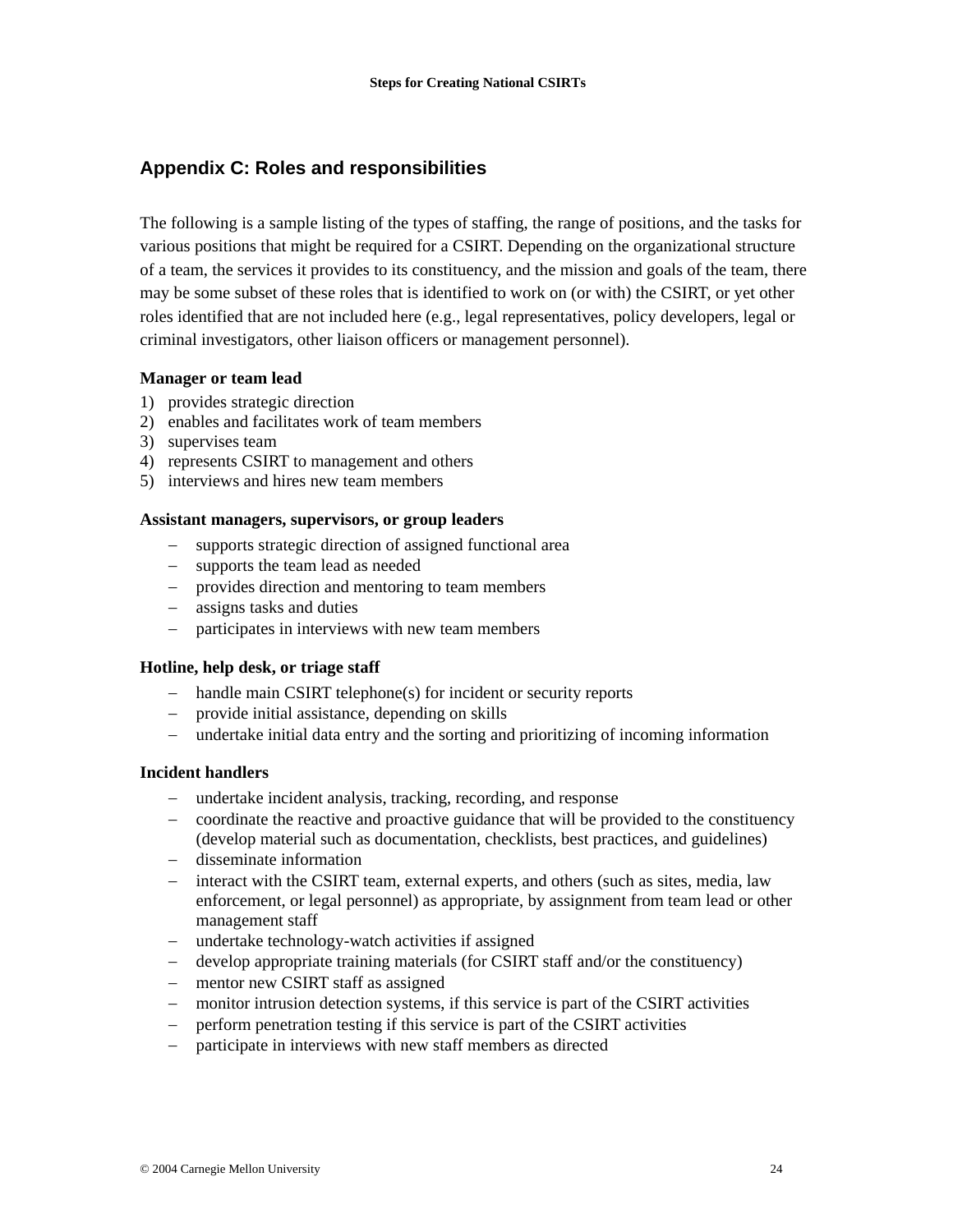#### **Vulnerability handlers**

- − analyze, test, track and record vulnerability reports and vulnerability artifacts
- − research or develop patches and fixes as part of the vulnerability response effort
- − interact with the constituency, the CSIRT team, software application developers, external experts (CERT/CC, FedCIRC, vendors) and others (media, law enforcement, or legal personnel) as required
- − disseminate information on vulnerabilities and corresponding fixes, patches, or workarounds
- − undertake technology-watch activities if assigned
- − mentor new CSIRT staff as assigned
- − participate in interviews with new CSIRT staff

#### **Technical writers**

− assist and facilitate the CSIRT in the development of publications such as advisories, best practices, or technical tips

#### **Web developers and maintainers**

- − maintain CSIRT web site
- − create new content and corresponding designs for web site in conjunction with CSIRT staff
- − administer web servers and application(s)
- − maintain the web infrastructure, work closely with other system/network administrators

#### **Trainers**

- − develop and deliver curriculum for teaching new incident handlers within CSIRT
- − develop and deliver curriculum for constituency members
- − provide security awareness training

#### **Network or system administrators**

- − administer CSIRT equipment and peripheral devices
- − maintain the infrastructure for CSIRT products; this includes secure servers, the data repository, secure email, and any other internal systems required by the CSIRT.

#### **Support staff**

- − assist other technical and management staff as needed to perform administrative support services
- − coordinate travel and conference arrangements as necessary

#### **Platform specialists**

- − assist in analysis and response efforts by providing specific expertise in supported technologies or operating systems (e.g., UNIX, Windows, mainframes, applications, databases)
- − may also perform incident handling, vulnerability handling or infrastructure tasks if needed